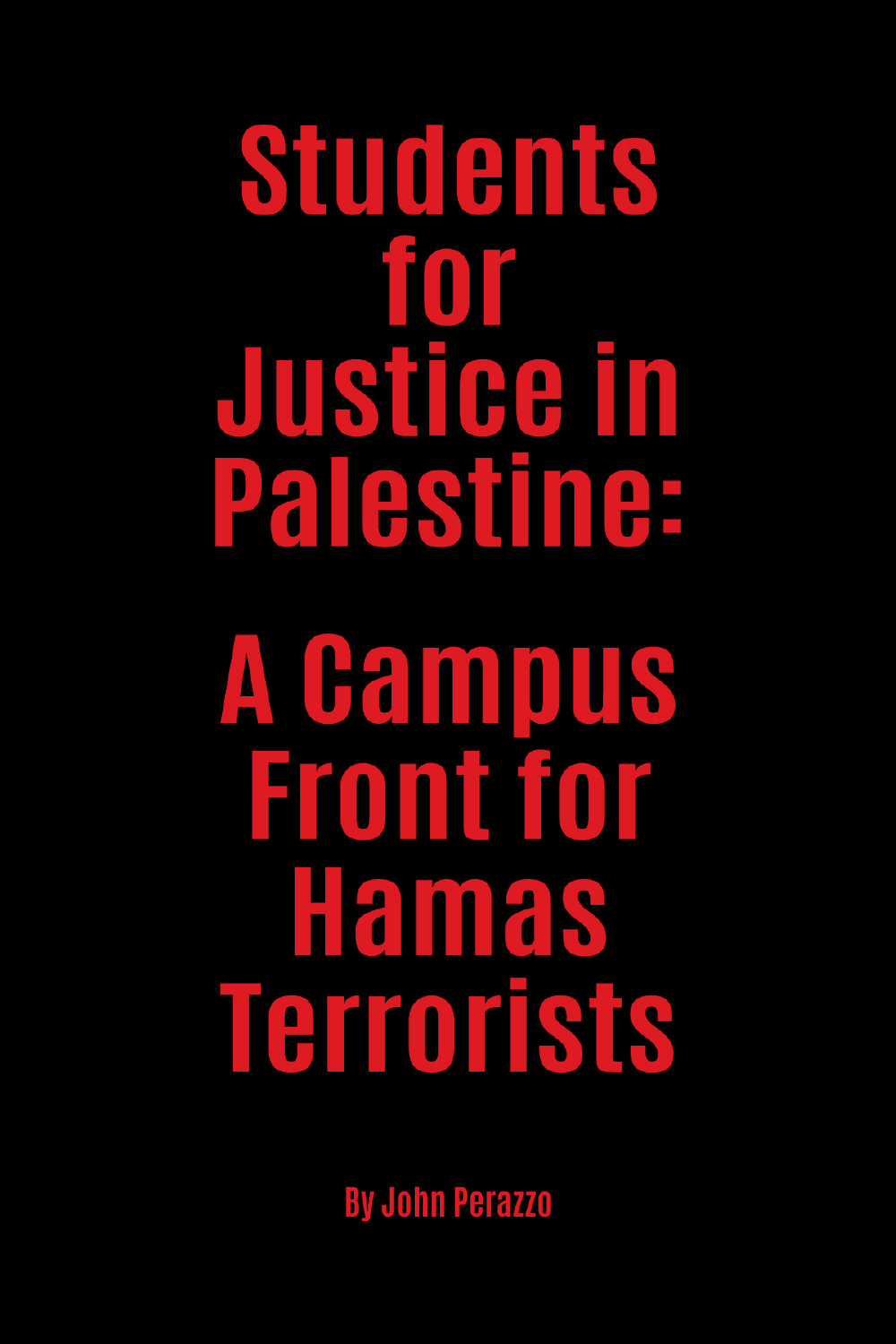Copyright 2016 David Horowitz Freedom Center PO BOX 55089 Sherman Oaks, CA 91499-1964 Elizabeth@horowitzfreedomcenter.org

> www.frontpagemag.com Printed in the United States

\$3.00 Each \$1.00 each for orders of 25 or more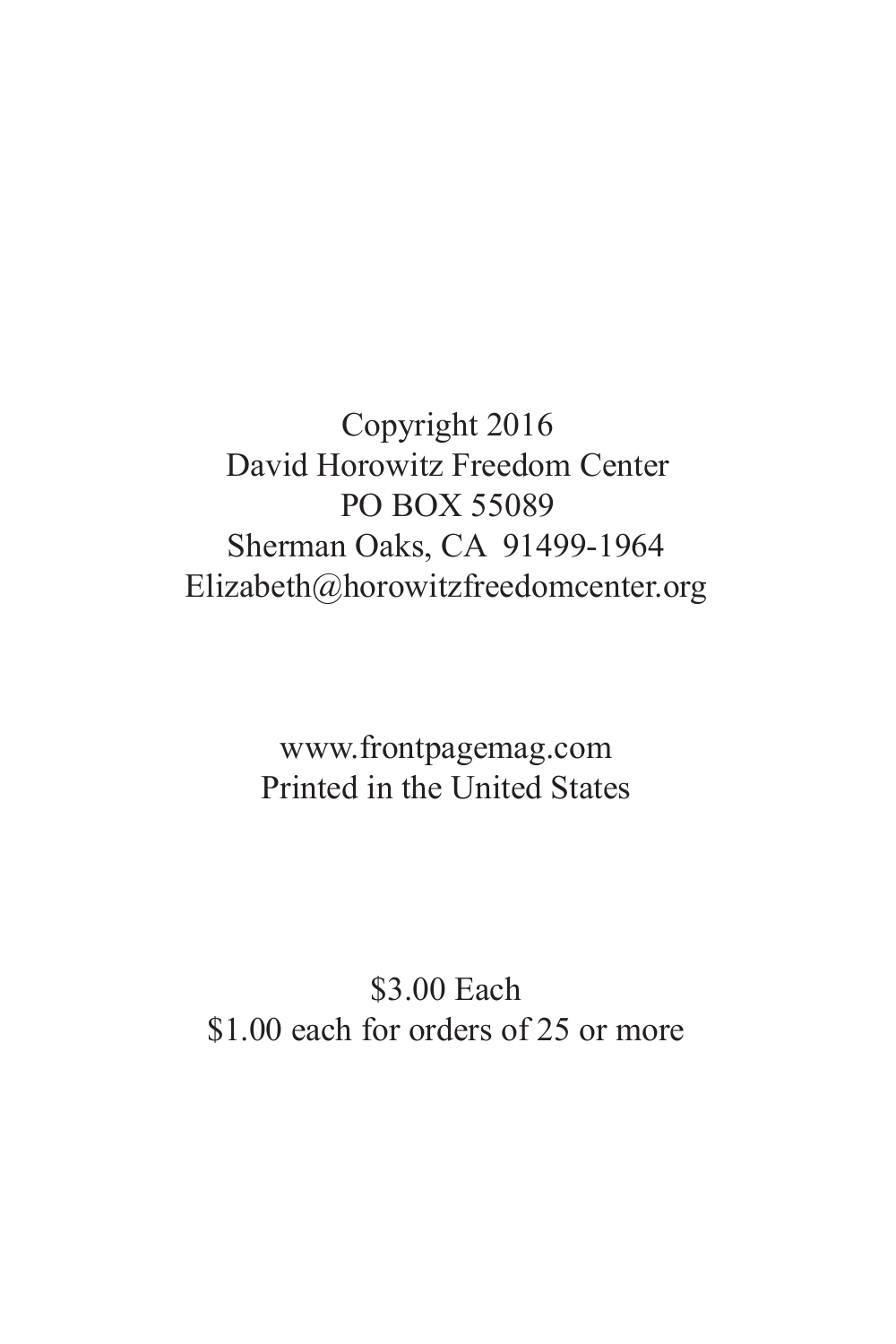## **Introduction**

Founded at UC Berkeley in October of 2000,<sup>1</sup> Students for Justice in Palestine (SJP) is the most influential and most radical anti-Israel organization in American higher education, with chapters at approximately 200 U.S. colleges and universities.2 SJP defines its mission as "promot[ing] the cause of justice," "speak[ing] out against oppression," and "educat[ing] members of our community specifically about the plight of the Palestinian people" at the hands of alleged Israeli depravities, in hopes that "one day [the Palestinians] will be free from occupation, free from fear, free from poverty, and … able to determine their own fate."3 The real agenda of SJP, however, is not justice for Palestinians but support for the Hamas terrorists who seek to end Israel's existence as a sovereign Jewish state.

SJP literature fails to mention that Palestinians live under the direct rule of two dictatorial terrorist regimes in the West Bank and Gaza, which receive

<sup>1</sup>http://tinyurl.com/jfq5zrl ; http://tinyurl.com/hn6bcc2

<sup>2</sup> http://www.amchainitiative.org/sjp-chapters

 $3$  https://www.facebook.com/sipal/info/?tab=page\_info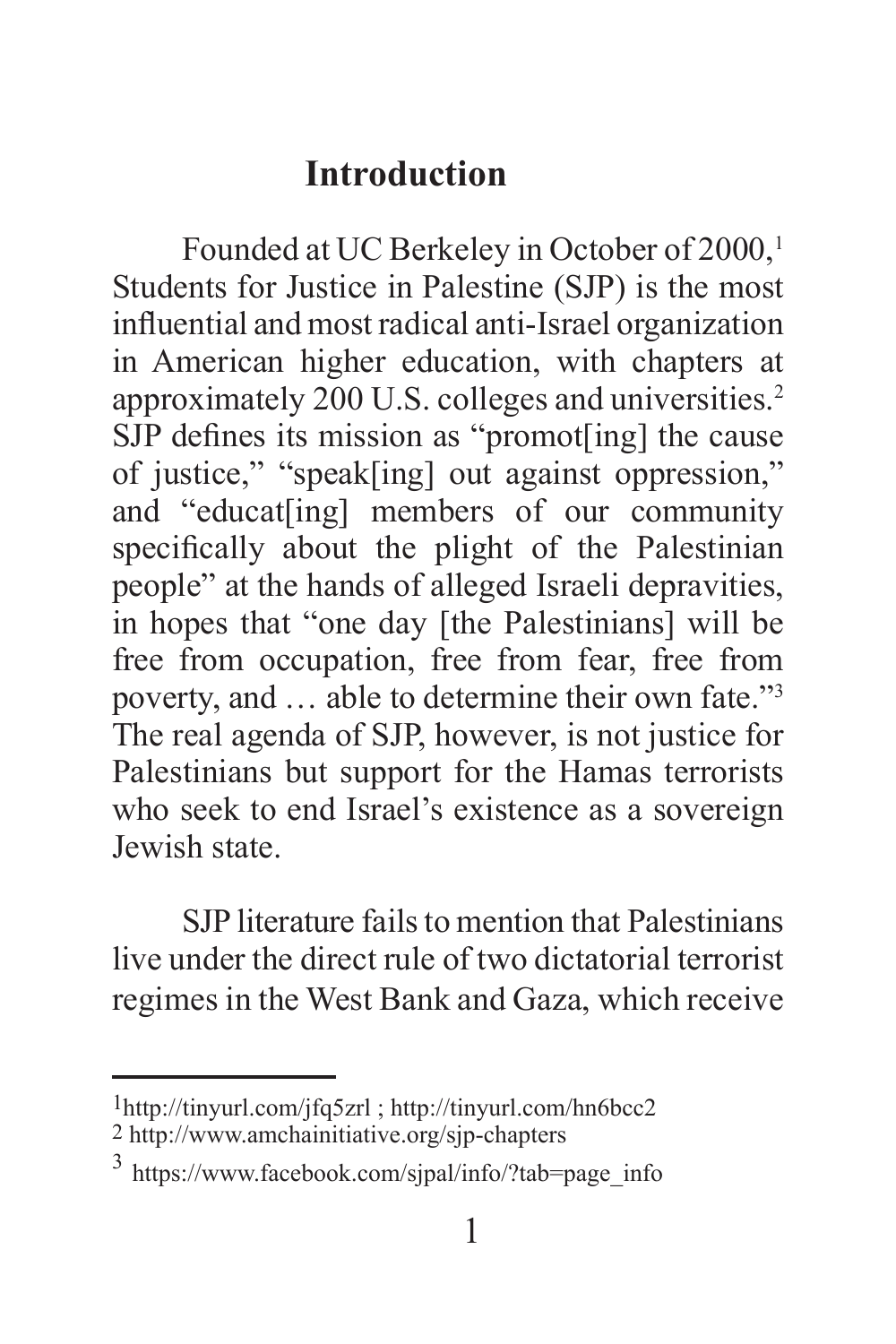more than a billion dollars annually in funding from the United States and Europe.<sup>4</sup> What many of the campus groups that support SJP also fail to recognize, notes the Jewish News Service (JNS), is that "the 'Palestine' that SJP defends is not only anti-Semitic, but also misogynistic, homophobic, racist, anti-Christian, and fascist." That is, "SJP defends a place where women are subject to honor killings" and other acts of violence, and where homosexuals and all "members of the LGBTQ community face persecution, torture, and death."5 "SJP does not discuss these injustices," adds JNS, "nor do they care when Hamas murders opponents and drags them through the street. In SJP's mind, none of this matters, because 'Israel is the oppressor.'"

SJP was created in 2000 by Hamas supporter Hatem Bazian and pro-Hamas activist Snehal Shingavi, a member of the International Socialist Organization, to wage a campus war against Israel on behalf of Hamas.<sup>6</sup> Bazian has quoted approvingly from

<sup>4</sup> http://tinyurl.com/o4c5bgm; http://tinyurl.com/no98kw5

<sup>5</sup> http://tinyurl.com/jb8cy6a

<sup>6</sup> http://tinyurl.com/jdc5sac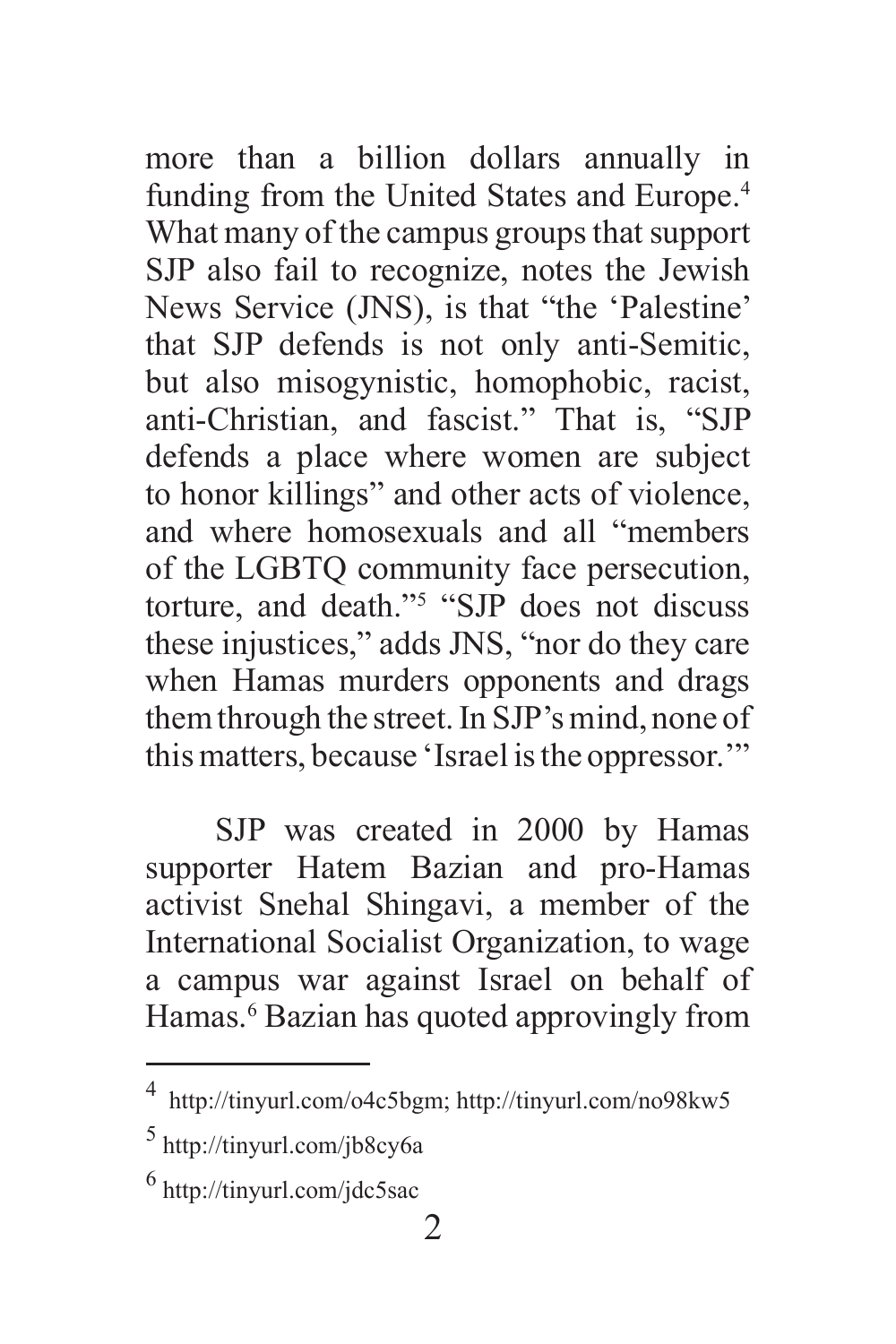a famous Islamic hadith which calls for the violent slaughter of Jews and which appears in Hamas's founding charter. In 1999, Bazian said, for instance: "In the Hadith, the Day of Judgment will never happen until you fight the Jews. They are on the west side of the river, which is the Jordan River, and you're on the east side until the trees and stones will say, oh Muslim, there is a Jew hiding behind me. Come and kill him! And that's in the Hadith about this, this is a future battle before the Day of Judgment."7 Bazian once spoke at a fundraising dinner for KindHearts for Charitable Humanitarian Development, a Hamas front group that the U.S. government later shut down because of the organization's ties to Islamic terrorism. On another occasion he portrayed Hamas as "a classical anticolonial nationalist and religious guerrilla movement."8 In 2004, Bazian notoriously

<sup>7</sup> Islam scholar Robert Spencer has shown that variations of this apocalyptic vision run through the hadith collections of Sahih Muslim (Book 41, nos. 6980-86) and Bukhari (4.52.176 & 177, and 4.56.791); http://tinyurl.com/jxjf428; http://www.mideastweb.org/hamas.htm; http://tinyurl.com/ hl2lwt9

<sup>8</sup> http://www.campus-watch.org/article/id/5425; http://www. discoverthenetworks.org/Articles/Muslin%20Hate%20 Groups.pdf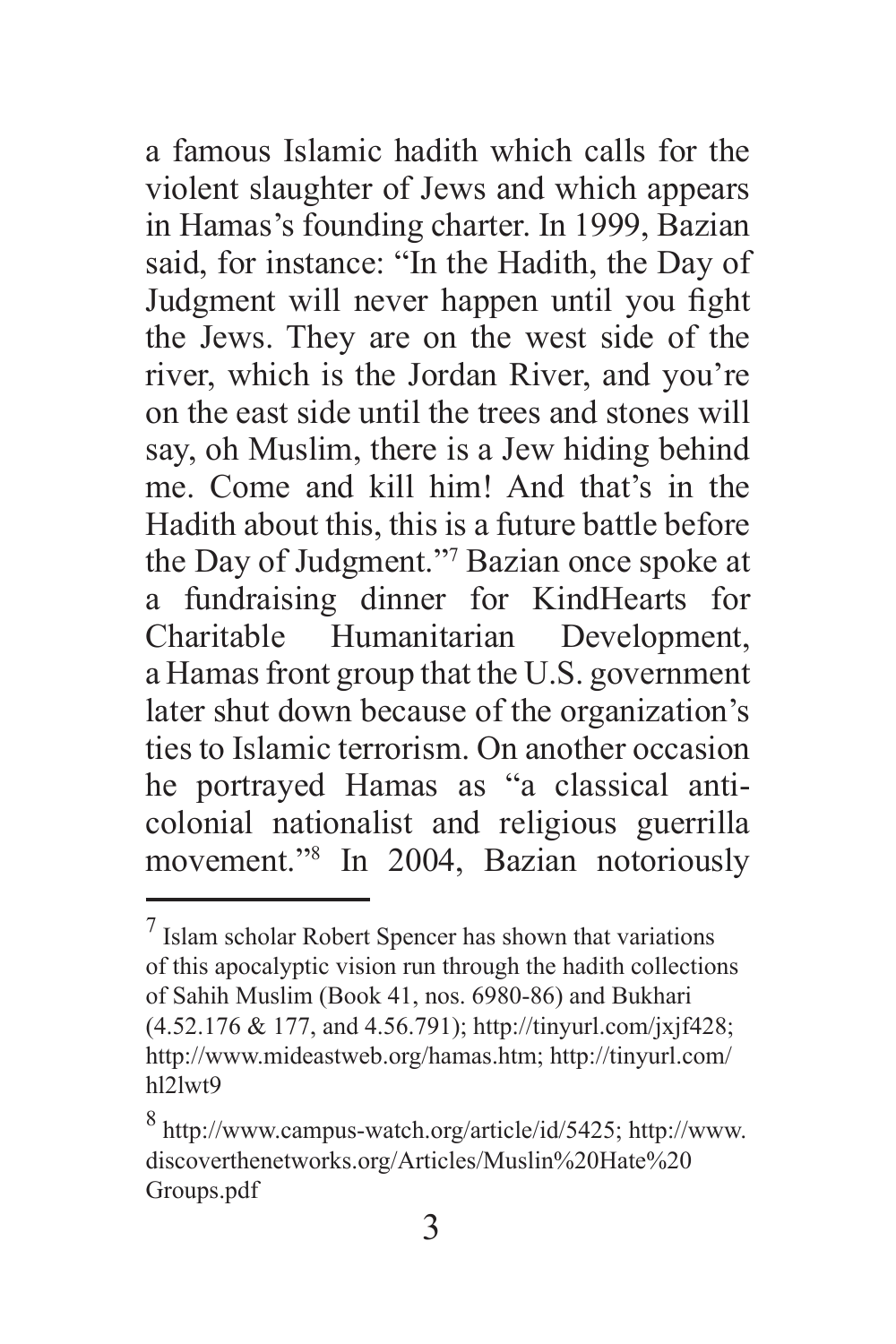called for an "intifada in this country" (the United States), $\frac{9}{2}$  and he later described Hamas's victory in the 2006 Gaza elections as "a monumental event."<sup>10</sup>

Hamas's founding charter denounces "the Nazism of the Jews" and states explicitly that "Israel will exist and will continue to exist until Islam will obliterate it, just as it obliterated others before it." Further, it claims that peace initiatives "are all contrary to the beliefs of the Islamic Resistance Movement"; that "there is no solution to the Palestinian problem except by Jihad"; and that "war for the sake of Allah" is a noble venture that requires the faithful to "assault and kill" on a massive scale.<sup>11</sup>

Notwithstanding this agenda of mass murder and genocide, the website of SJP's UC Berkeley chapter describes Hamas not as a terrorist group (as U.S. and European governments classify it), but rather, in

<sup>9</sup> http://www.campus-watch.org/article/id/11850

<sup>10</sup> http://tinyurl.com/jdc5sac

<sup>11</sup> http://www.mideastweb.org/hamas.htm; http://fas.org/irp/ world/para/docs/880818.htm; http://tinyurl.com/j37k3lq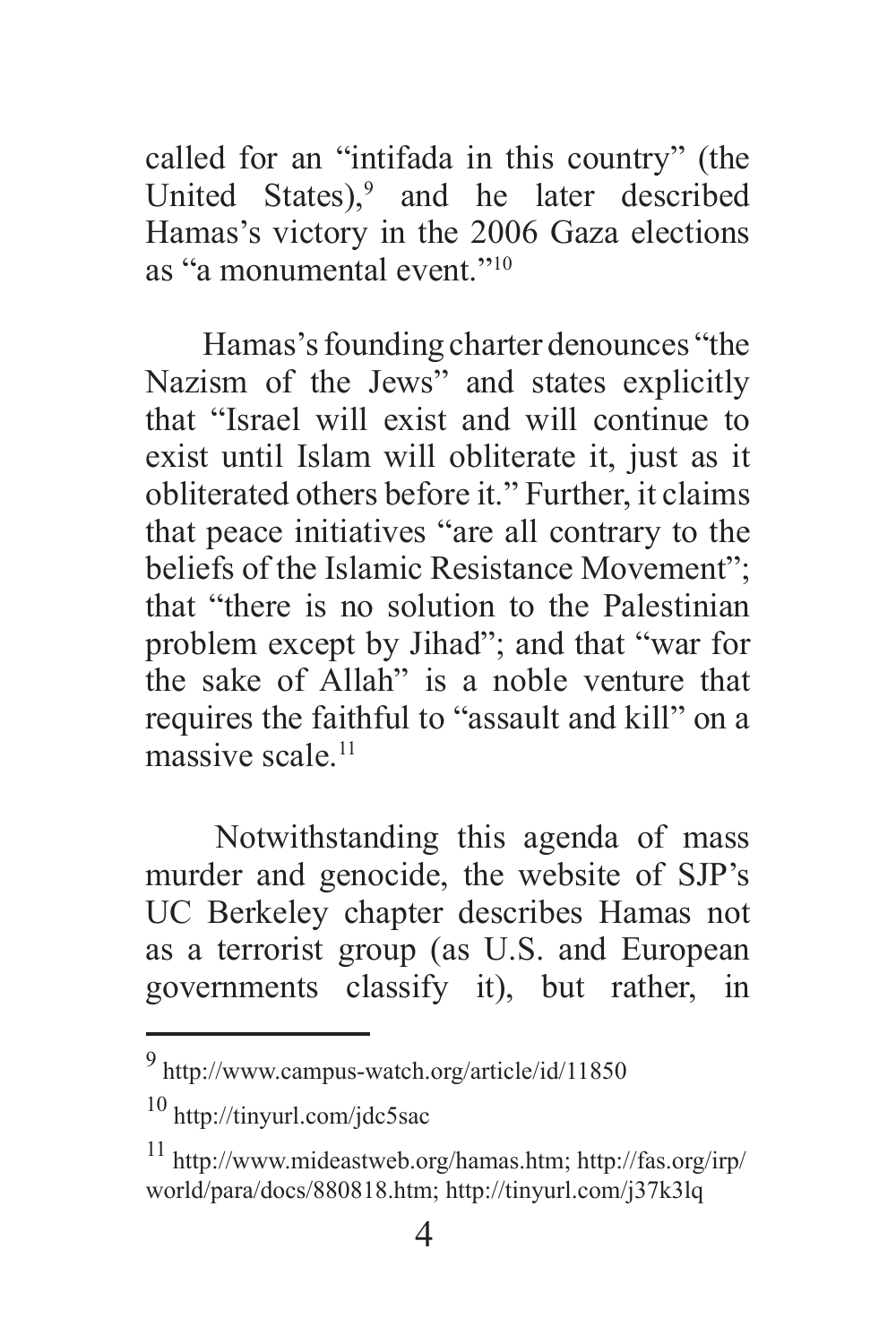antiseptic language, as "a vast social organization" that "provides schools, medical care, and day care for a number of Palestinians who otherwise live difficult lives"; a group with a "clean record as far as domestic corruption in governance [is] concerned"; and an entity whose "officials have often stated that they are ready for a long-term truce with Israel during which time final status negotiations can occur."<sup>12</sup>

### **The Direct Hamas Link: American Muslims for Palestine**

SJP's solicitude for Hamas terrorists is the result of formal ties as well as political affinity. Operating through an organization called American Muslims for Palestine (AMP), Hamas is the most significant and influential supporter of SJP. The stated mission of American Muslims for Palestine, also established in 2005 by SJP co-founder Hatem Bazian, is to propagandize the public about: "the just cause of Palestine and the rights of self-determination, liberty and justice"; how American "tax dollars support the longest-

<sup>12</sup> http://calsjp.org/key-issues/general-background/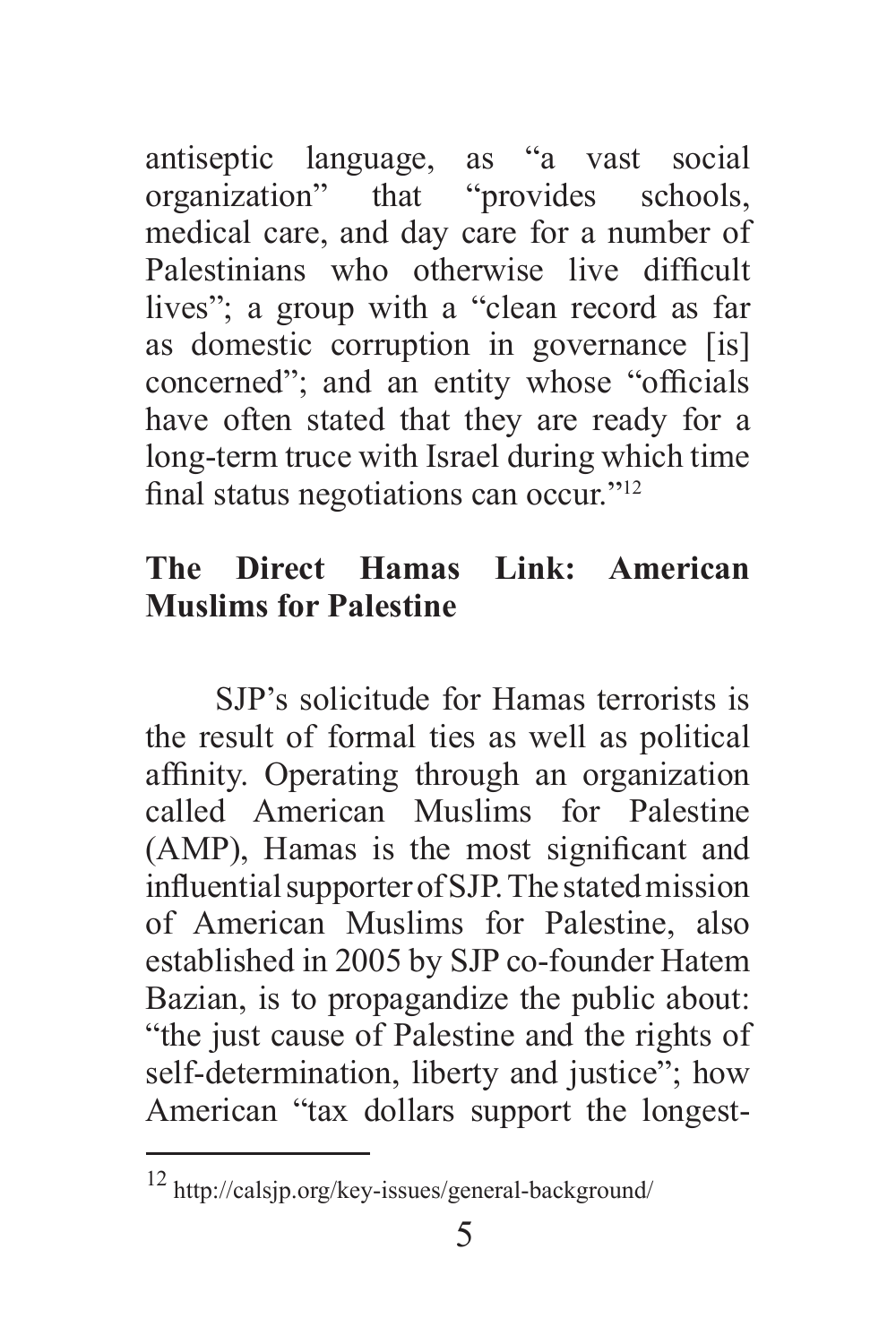lasting ... military occupation [by Israel] in modern history"; and "how the people of Palestine have been living … for decades" under an Israeli "occupation" characterized by "flagrant and continual violations of international law," "human rights abuses," and "ethnic cleansing."13

AMP is arguably the most important sponsor and organizer for [SJP]," writes Jonathan Schanzer, vice president of research at the Foundation for the Defense of Democracies. "AMP provides speakers, training, printed materials, a so-called 'Apartheid Wall,' and [financial] grants to SJP activists. AMP even has a campus coordinator on staff whose job is to work directly with SJP and other anti-Israel campus groups across the country. According to an email it sent to subscribers, AMP spent \$100,000 on campus activities in 2014 alone."14

AMP's status as a front for the terrorist

<sup>13</sup> http://tinyurl.com/h48kd5x; http://tinyurl.com/9btdqvu; http://tinyurl.com/jpdf7qq; http://tinyurl.com/zyjjxuc/; http://tinyurl.com/jbdtd68

<sup>14</sup>http://tinyurl.com/jfqwuho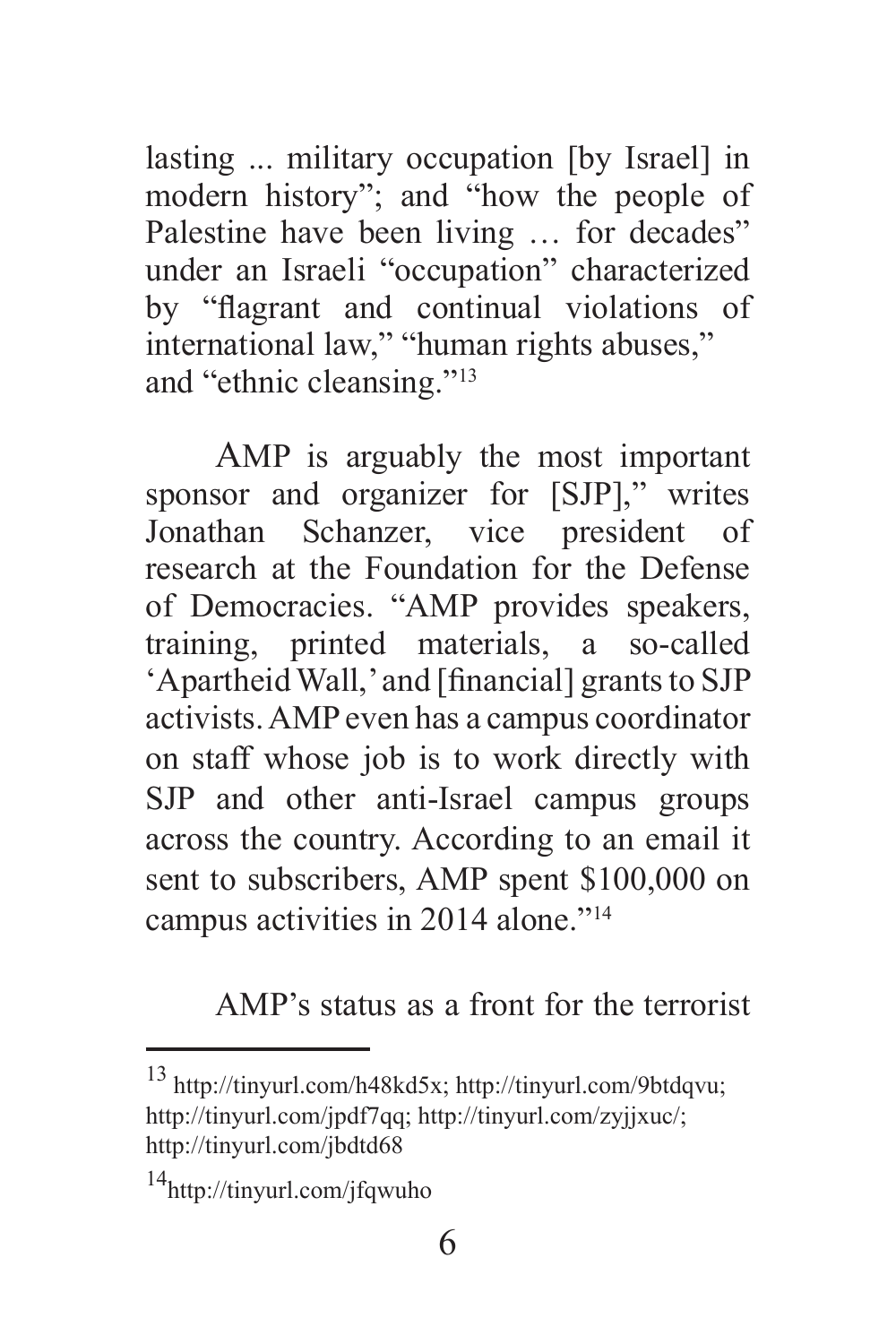organization Hamas is reflected in its organizational make-up. At least eight of its current board members, key officials and close allies were previously members or employees of now-defunct Islamic extremist groups that were funders of Hamas.<sup>15</sup> These groups included the Palestine Committee of the Muslim Brotherhood (established by the Brotherhood to advance Hamas's agendas in the  $U.S.$ );<sup>16</sup> the Islamic Association for Palestine (founded by senior Hamas operative Mousa Abu Marzook to serve as the chief U.S. propaganda and recruitment arm of Hamas);<sup>17</sup> the Holy Land Foundation for Relief and Development (which from 1995-2001 contributed approximately \$12.4 million in money, goods, and services to Hamas);<sup>18</sup> and KindHearts for Charitable Humanitarian Development (a Hamas

<sup>15</sup>http://tinyurl.com/jr8x3ll; http://tinyurl.com/jfqwuho

<sup>16</sup> http://tinyurl.com/hx6e8sq; https://counterjihadreport. com/category/american-muslims-for-palestine/

http://www.discoverthenetworks.org/groupProfile. asp?grpid=6215

<sup>18</sup> https://www.justice.gov/opa/pr/federal-judge-handsdowns-sentences-holy-land-foundation-case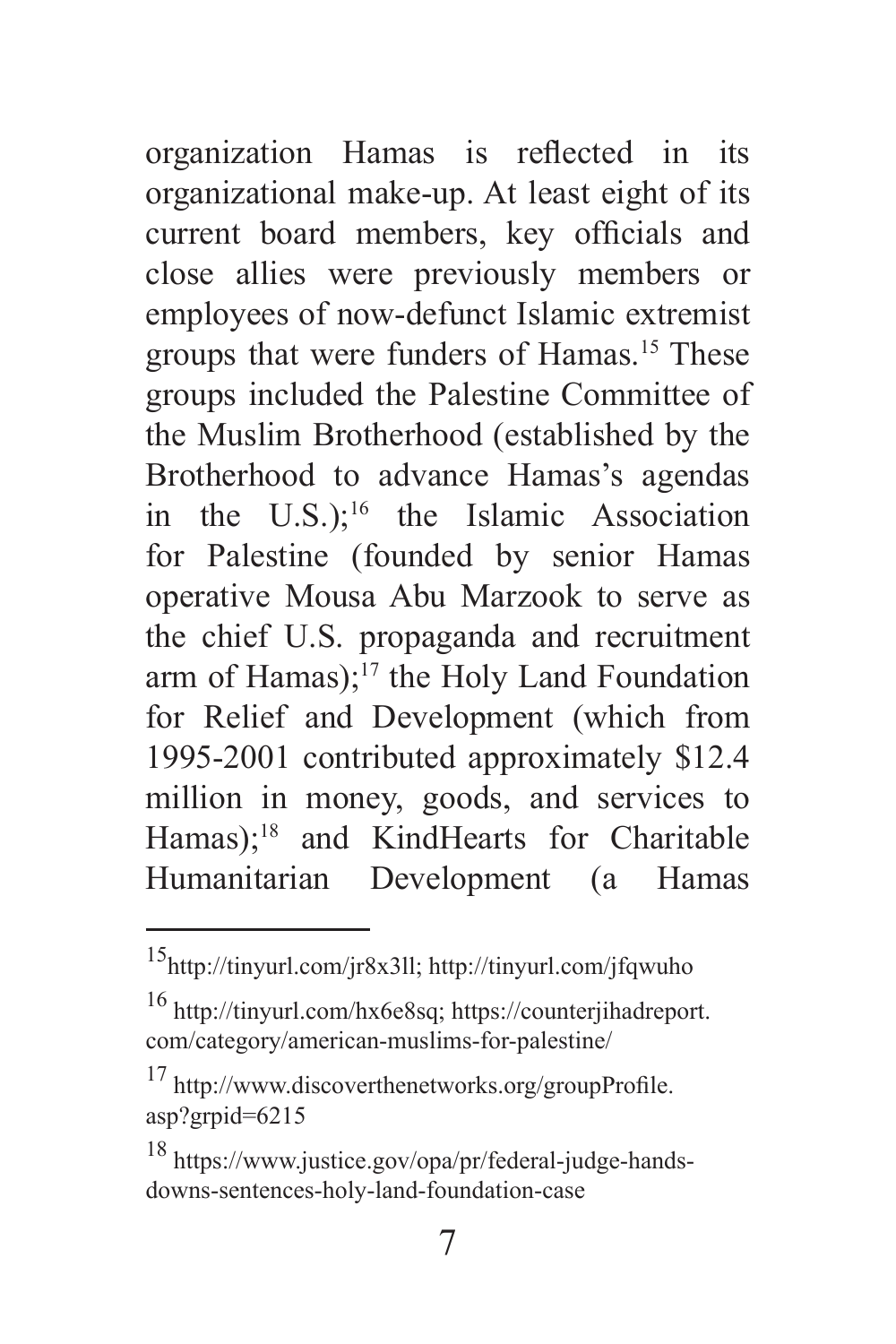fundraising entity).<sup>19</sup>

Over the years, AMP has received donations from groups whose members, affiliates, or associates had ties to terrorist organizations like Palestinian Islamic Jihad, the Qassam Brigades (Hamas's military arm), and al-Qaeda.20

In March 2014, AMP was one of six major national American Islamic groups that collaborated to form a coalition called the U.S. Council of Muslim Organizations (USCMO), whose stated purpose was to "serve as a representative voice for Muslims as that faith community seeks to enhance its positive impact on society." The other five USCMO members were the Council on American-Islamic Relations (CAIR), the Muslim American Society (MAS), the Islamic Circle of North America (ICNA), the Muslim Legal Fund of America (MLFA), and the Mosque

<sup>19</sup> http://www.investigativeproject.org/documents/misc/299. pdf

<sup>20</sup> http://www.frontpagemag.com/fpm/262640/bds-movements-terror-ties-ari-lieberman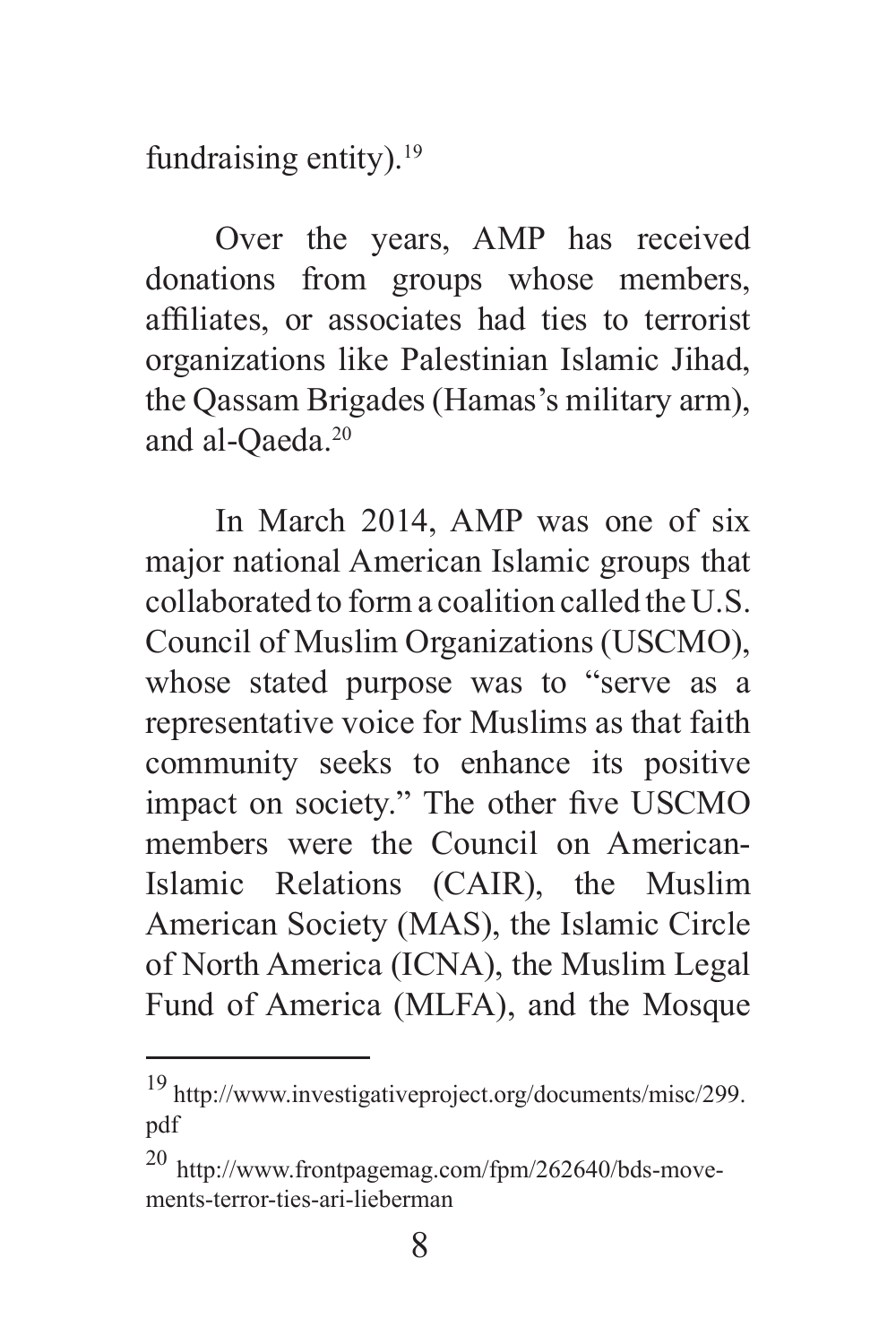Foundation. According to the Investigative Project on Terrorism, three of USCMO's members—AMP, CAIR and MAS— "have roots in the Muslim Brotherhood or in ... the Palestine Committee."21 The Muslim Brotherhood is "the parent organization of Hamas and al-Qaeda."<sup>22</sup>

 At its annual conference in 2014, AMP showed its true colors by inviting participants to "come and navigate the fine line between legal activism and material support for terrorism."23

### **SJP and Terrorism**

Not surprisingly, given these roots and sponsorships, SJP's rank-and-file members support Islamic terrorism. As a Columbia University SJP member said in 2002: "We support the right of Palestinians to resist occupation and do not dictate

<sup>21</sup> http://www.investigativeproject.org/4890/islamistgroups-join-forces-to-lobby-congress

<sup>22</sup> https://www.youtube.com/watch?v=J34Ub8q2niE

<sup>23</sup> http://tinyurl.com/h84jjn9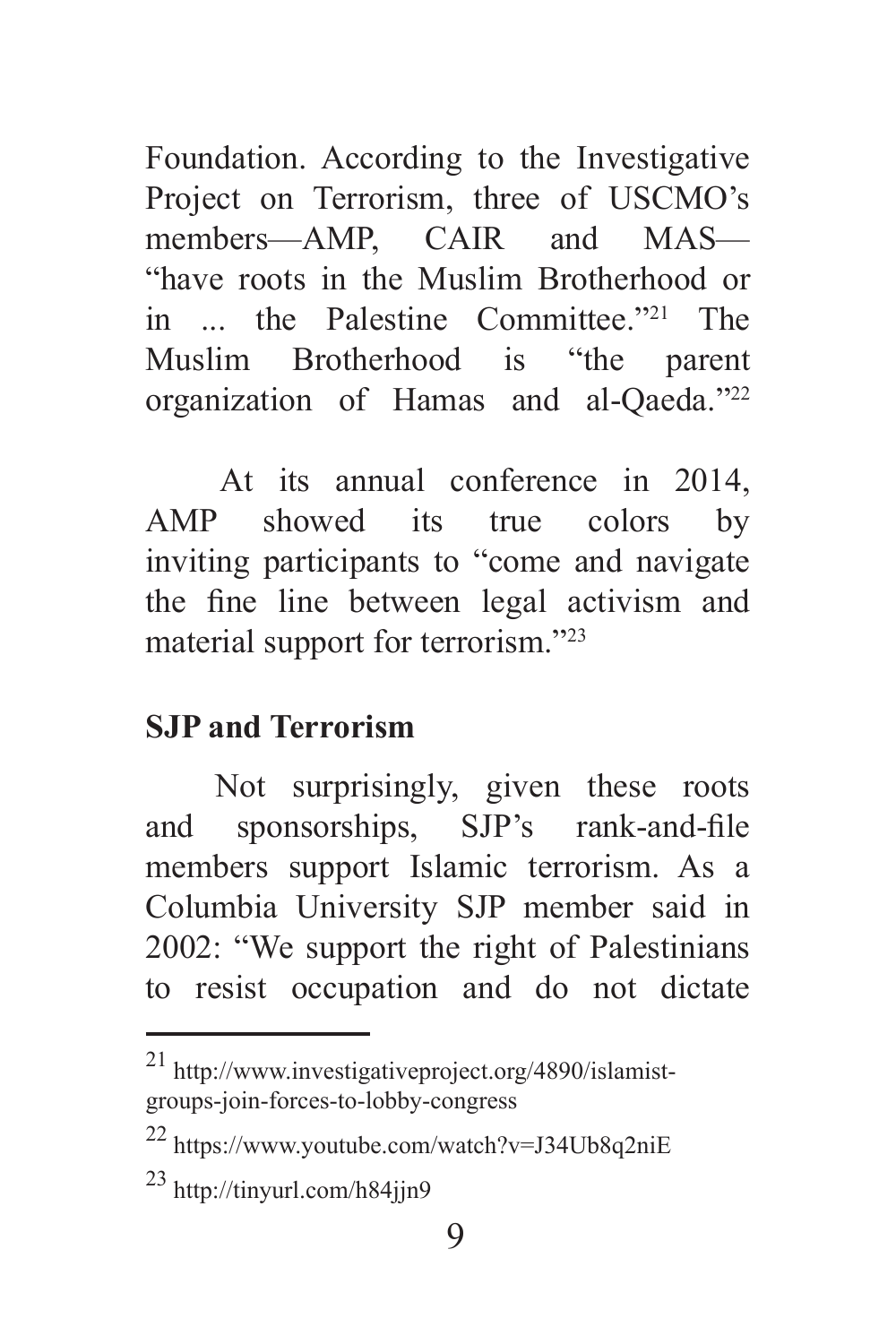the methods of that struggle. There's a difference between violence of the oppressed and violence of the oppressors."24 That same year, SJP's national convention at the University of Michigan-Ann Arbor was sponsored by the Islamic Association for Palestine, a now-defunct, Illinois-based front group for Hamas. The conference featured keynote speaker Sami Al-Arian, a former University of South Florida professor (later indicted by the federal government for supporting terror groups) who served as the North American leader of Palestinian Islamic Jihad, an organization whose objectives include the destruction of Israel, the elimination of all Western influences in the Middle East by means of an armed jihad, and the welding of all Muslim countries into a single Islamic caliphate.<sup>25</sup>

SJP routinely denounces Israeli selfdefense measures as assaults on the civil

<sup>24</sup> http://www.villagevoice.com/news/tipping-towardhate-6413513

http://archive.frontpagemag.com/Printable. aspx?ArtId=20854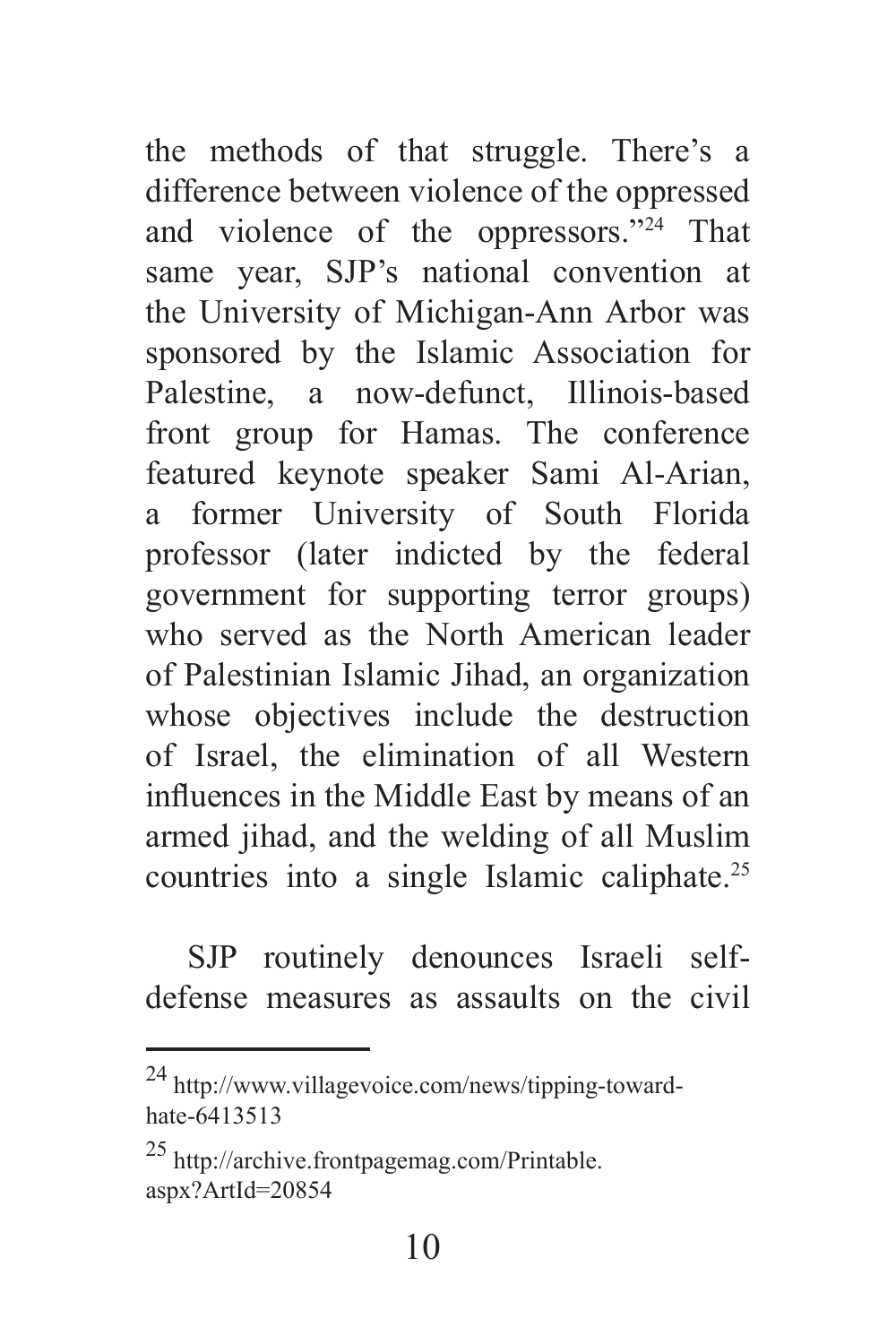and human rights of Palestinians, rather than acknowledging that those measures are a response to Palestinian terror attacks. For example, in a September 2014 "vigil" at Binghamton University in honor of Palestinians who had been killed in Operation Protective Edge—Israel's military response to constant Hamas rocket attacks on Israeli civilians—SJP member Victoria Brown told the campus newspaper that her group's goal was to "commemorate" and "humanize" the Palestinian "children, women and innocent civilians who were massacred" by the Israel Defense Forces (IDF).26 She made no mention of the fact that the IDF's actions were in response to a massive barrage of deadly rockets—more than  $11,000$  total since  $2006^{27}$ —that Hamas terrorists had been firing indiscriminately into southern Israel, resulting in a reign of terror responsible for 38 Israeli deaths.<sup>28</sup>

<sup>26</sup> http://www.bupipedream.com/news/37336/sjp-pro-israelgroups-rally-on-the-spine/

<sup>27</sup> https://www.idfblog.com/facts-figures/rocket-attackstoward-israel/

<sup>28</sup> http://mondoweiss.net/2014/07/rocket-deaths-israel/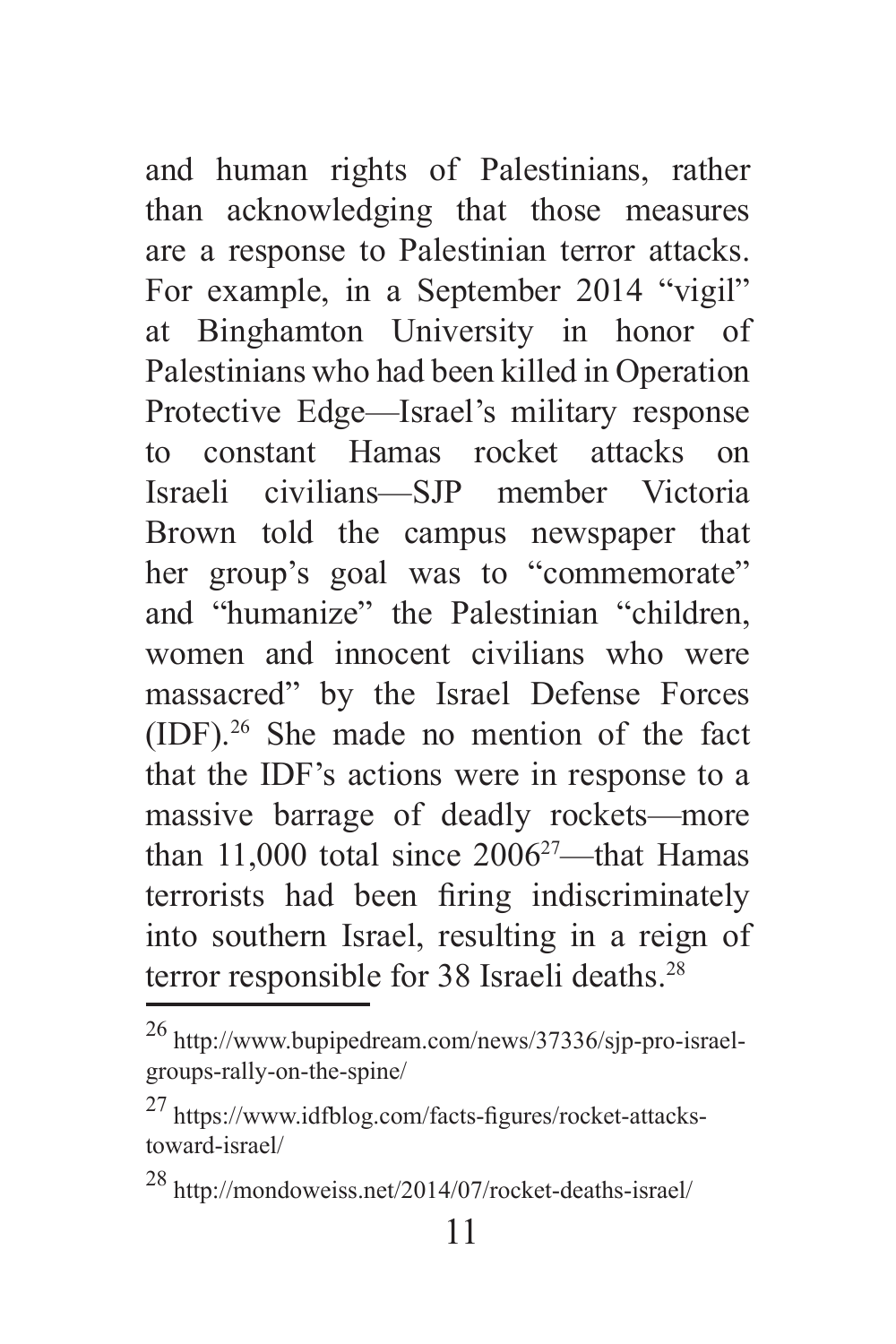On another occasion, New York City's SJP created posters praising the Palestinian terrorist Leila Khaled, who in September 1970 had participated in the hijacking of five jetliners, for "committing her life to be a freedom fighter in the struggle for Palestinian liberation."29

In a similar spirit, a number of SJP chapters hold annual commemorations in honor of the late Hassan Al-Banna.<sup>30</sup> founder of the Muslim Brotherhood. Al-Banna was an inveterate Jew-hater who had *Mein Kampf* translated into Arabic and attempted to forge a formal alliance with Hitler and Mussolini when World War II broke out. Al-Banna not only opposed the idea of a Jewish state, but called for its destruction in advance of its creation out of the ruins of the Turkish empire in 1948.31 Al-Banna was also the mentor of

<sup>29</sup> http://www.discoverthenetworks.org/Articles/Muslin%20 Hate%20Groups.pdf; https://nycsjp.wordpress.com/

<sup>30</sup> http://tinyurl.com/jyjr8g9; http://canadafreepress.com/ images/uploads/StudentsforJusticeInPalestine.pdf

 $^{31}$ http://media0.terrorismawareness.org/files/NaziRoots.pdf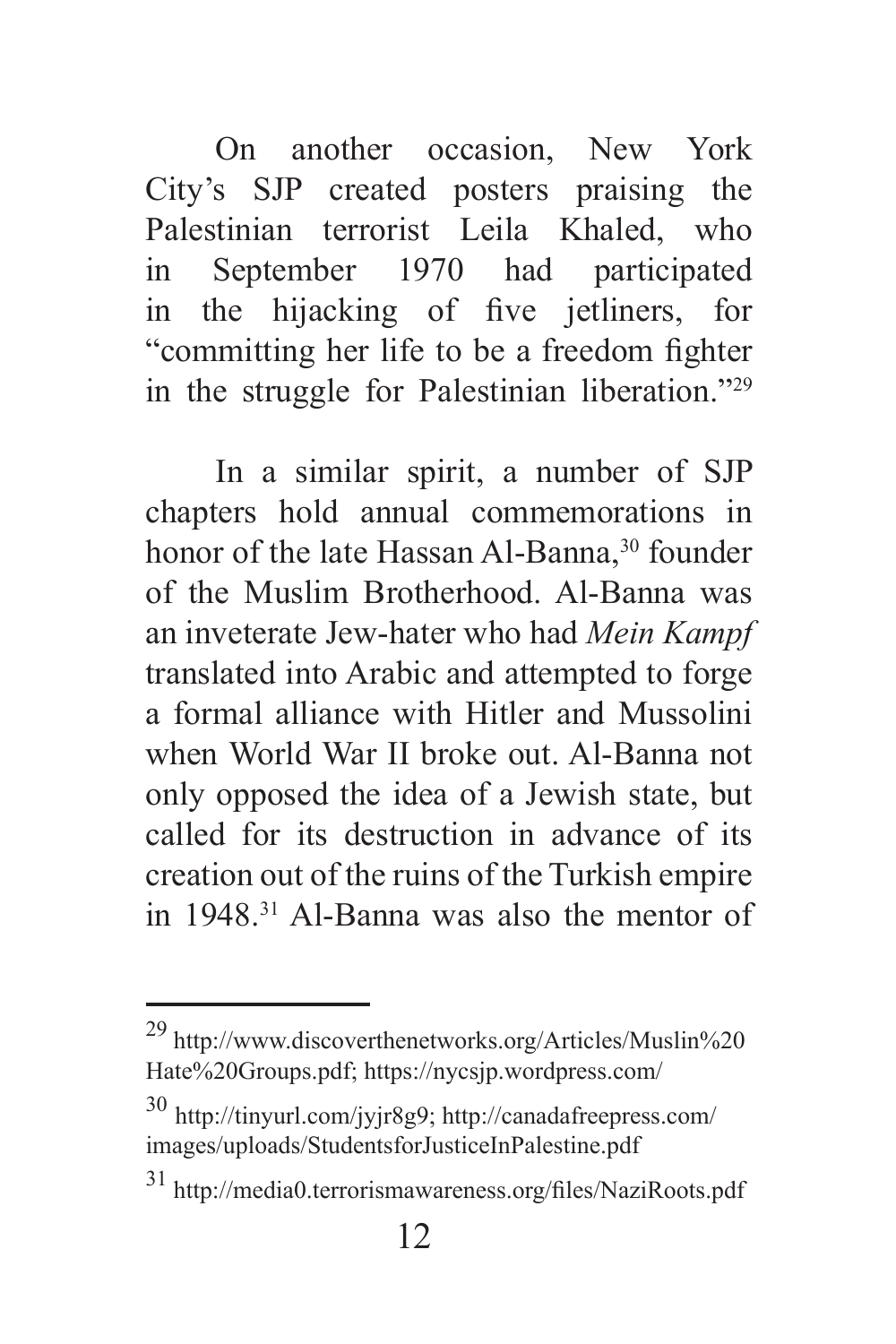Haj Amin Al-Husseni, the pro-Hitler father of Palestinian nationalism.

The same attitude is evident in the opinions of campus leaders of SJP in the United States. Former Northeastern University SJP leader Max Geller, a Jew, drew much attention to himself and his cause by proudly donning a headband that bore the emblem of Palestinian Islamic Jihad; posing for a photograph while holding a machine gun and a bullet belt during a friendly visit with Palestinian terrorists in the West Bank; and posting online pictures of himself wearing T-shirts adorned with the flag of the Lebanese Islamic terror group Hezbollah and its leader, Hassan Nasrallah<sup>32</sup> A staunch advocate of Palestinian suicide bombings, Nasrallah has described Israel as a "cancerous entity" of "ultimate evil" whose very existence is "both unjust and unlawful." He claims, further, that "the Jews invented the legend of the Nazi atrocities," and asserts that "if Jews all gather

<sup>32</sup> https://canarymission.org/individuals/max-geller/; http:// tinyurl.com/jfq5zrl; http://tinyurl.com/gq3gy2j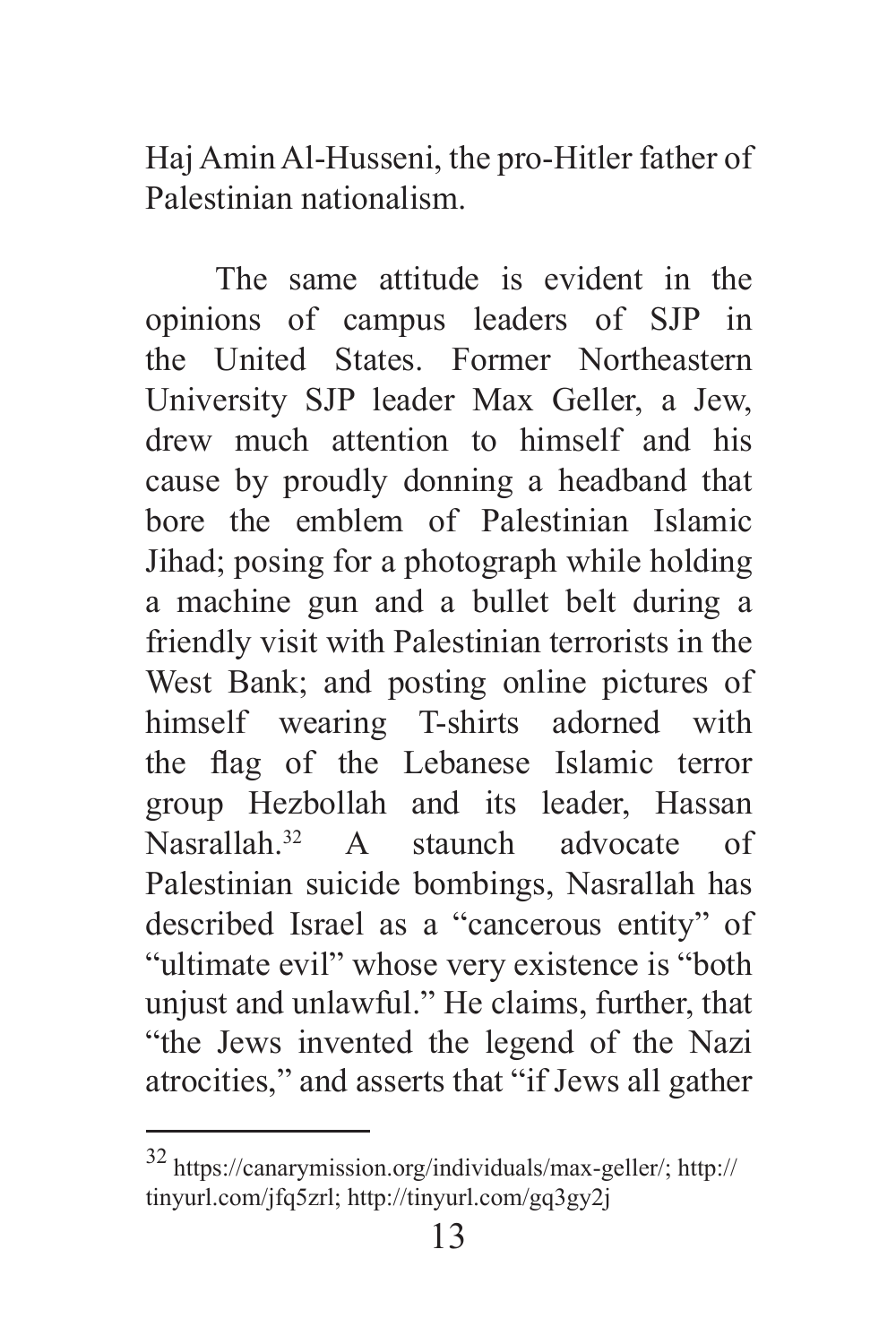in Israel, it will save us the trouble of going after them worldwide<sup>"33</sup>

Another high-profile former member of SJP, Rutgers University's Charlotte Kates, stated: "I do not believe apartheid, colonial settler states [i.e., Israel] have a right to exist." Moreover, she invited members of Hamas to speak on her campus and flatly refused to condemn the practice of suicide bombing, saying: "Why is there something particularly horrible about 'suicide bombing,' except for the extreme dedication conveyed in the resistance fighter's willingness to use his or her own body to fight?"<sup>34</sup>

In 2012, Cornell University's SJP issued a publication featuring a logo of the Popular Front for the Liberation of Palestine, a terrorist organization that embraces "a revolutionary understanding of Marxism" and views the

<sup>33</sup> http://www.camera.org/index.asp?x\_context=7&x\_ issue=11&x\_article=1158; http://www.washingtonpost.com/ wp-srv/WPcap/2000-02/20/003r-022000-idx.html; http:// www.nationalreview.com/article/218207/eradication-firstmichael-rubin; http://www.nytimes.com/2004/05/23/books/ the-enemy-within.html? $r=0$ 

<sup>34</sup>http://www.campus-watch.org/article/id/12944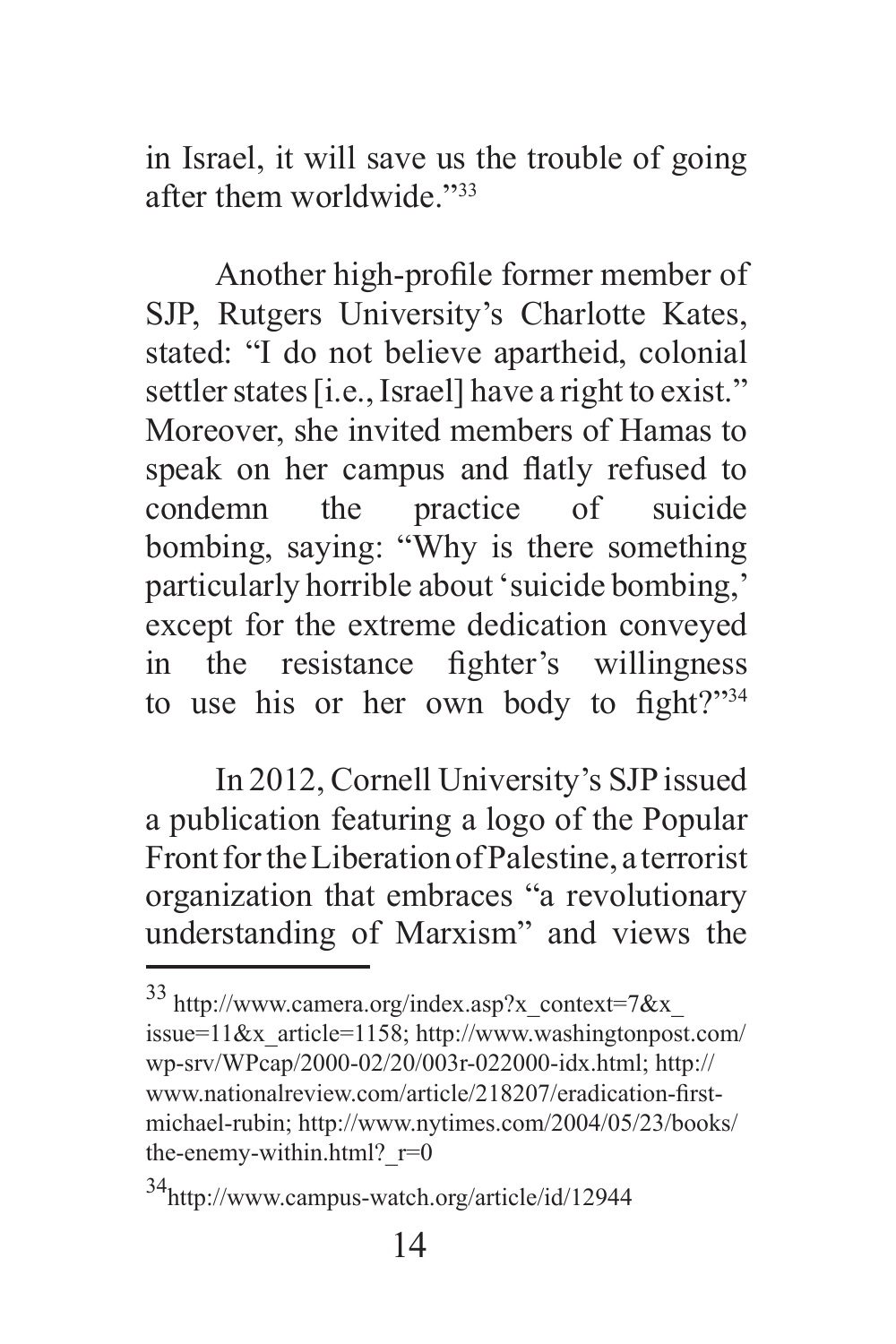"liberation" of Palestine as a key component of Communism's worldwide ascendancy.<sup>35</sup>

Just as SJP has often celebrated Islamic extremists and terrorists, so has it been the object of their praise. In a September 2014 speech at Cooper Union in New York, for instance, Palestinian Authority dictator Mahmoud Abbas referred to members of SJP as "seeds of peace." Likening them to "the young people" who in previous generations had protested in civil rights, anti-war, and antiapartheid demonstrations, Abbas exhorted SJP activists and their ideological allies to use their powers of persuasion "to convince the American people to rethink Palestine."36 A longtime ally of Yasser Arafat, who was the most prolific Jew-killer since Adolf Hitler, Abbas, in 1982 at People's Friendship University in the USSR, completed a PhD

<sup>35</sup> http://campus.zoa.org/wp-content/uploads/ sites/2/2015/08/FACT-SHEET-SJP---s-Connections-to-Terrorism.pdf; http://www.jewishvirtuallibrary.org/jsource/ Terrorism/pflp.html

<sup>36</sup> http://www.seedsofpeace.org/palestinian-presidentmahmoud-abbas-seeds-of-peace-is-the-future/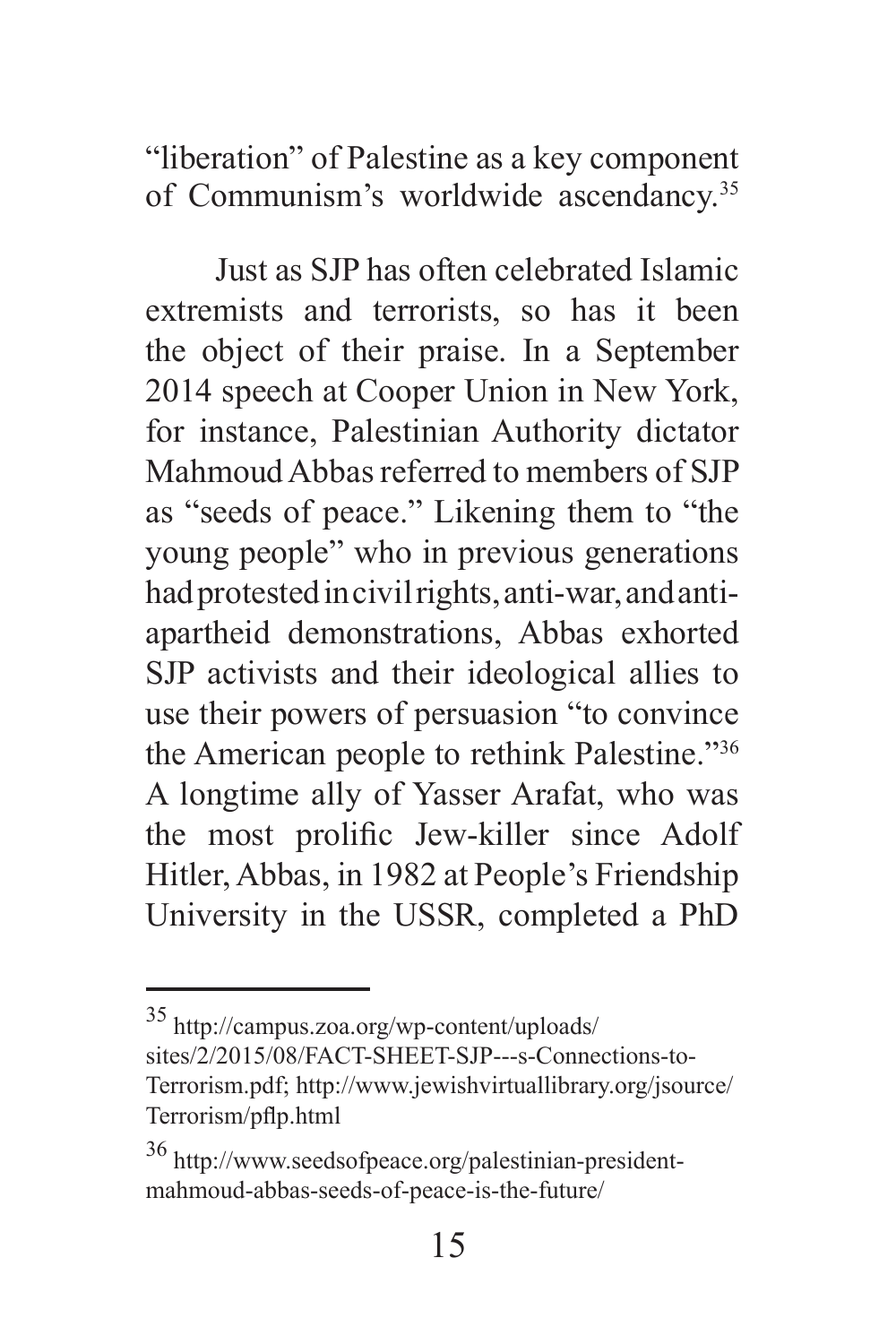thesis promoting Holocaust denial.37 In his activism and governance since then, Abbas has never recognized Israel's legitimacy as a Jewish state; has made it explicitly clear that any calls for the dismantling of Islamic terrorist groups represent a "red line" that should not be crossed; has denounced Israel as "the Zionist enemy"; has offered prayers for "the souls of the martyrs" who died for the cause of killing Jews; has invoked Palestinians' "legitimate right to direct our guns against Israeli occupation"; has praised Hezbollah as an ideal embodiment of "Arab resistance"; and has vowed that "if there is an independent Palestinian state with Jerusalem as its capital, we won't agree to the presence of one Israeli in it."<sup>38</sup>

 $^{37}$ http://archive.frontpagemag.com/readArticle. aspx?ARTID=1088

<sup>38</sup> http://archive.frontpagemag.com/Printable. aspx?ArtId=31702; http://archive.frontpagemag.com/ readArticle.aspx?ARTID=2310; http://www.cbsnews.com/ news/abbas-calls-israel-zionist-enemy/; http://www.jpost. com/Middle-East/Abbas-Aim-guns-against-occupation; http://tinyurl.com/kagdf55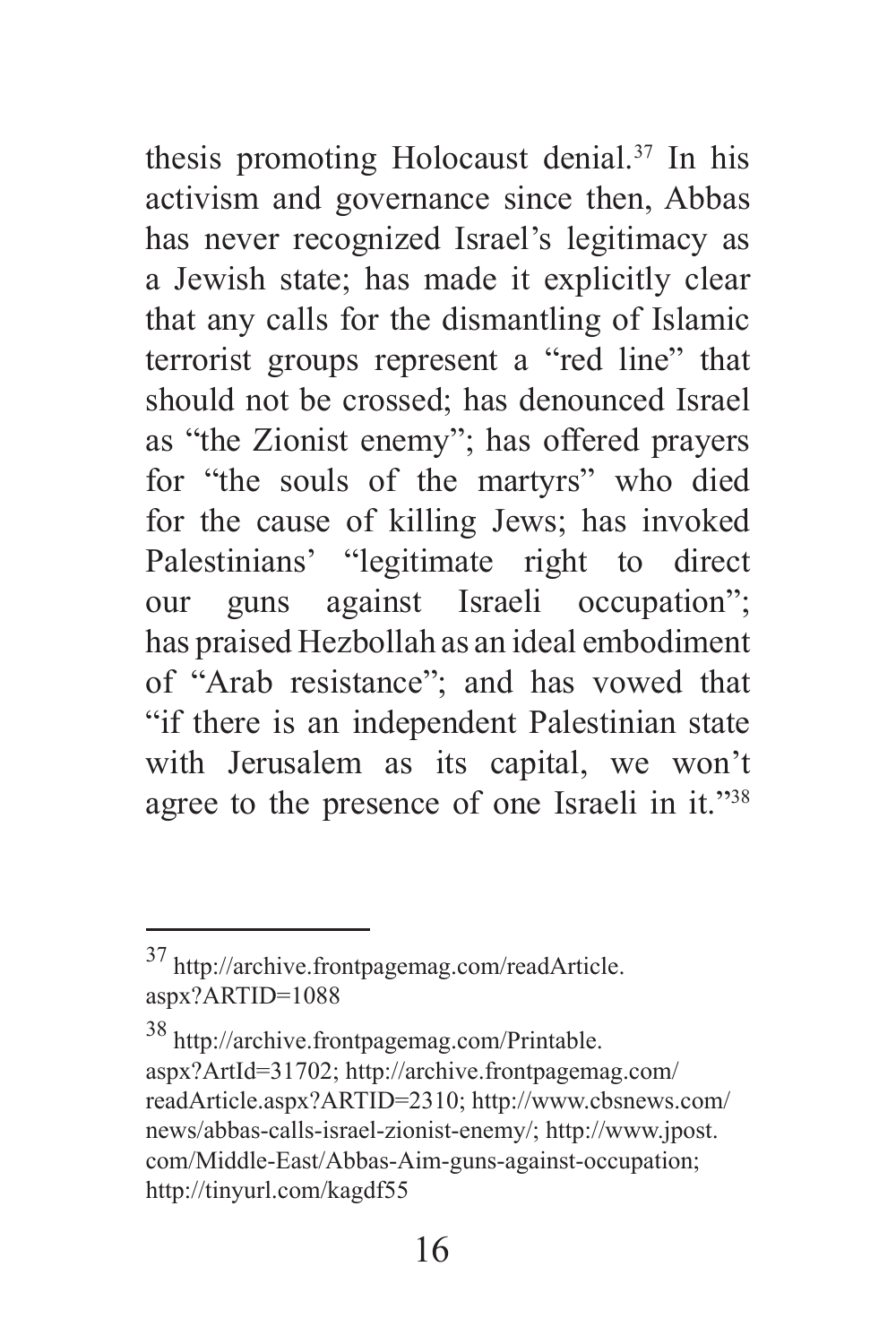### **SJP's Role In The Boycott, Divestment & Sanctions Movement**

SJP is America's leading campus promoter of the Boycott, Divestment, and Sanctions (BDS) movement, a Hamasinspired and funded (through AMP) initiative that aims to use various forms of public protest and economic pressure to advance the Hamas agenda of Israel's destruction.<sup>39</sup> As the Anti-Defamation League's former national director, Abraham Foxman, has put it, SJP is "the main organizing force behind the [BDS] campaigns" on U.S. college campuses.40 Similarly, Jonathan Schanzer of the Foundation for Defense of Democracies calls SJP "the most visible arm of the BDS campaign on campuses in the United States."41 And *NGO Monitor* describes SJP as "the organization most directly responsible for creating a hostile campus

<sup>39</sup> http://www.discoverthenetworks.org/viewSubCategory. asp?id=250; http://jcpa.org/unmasking-bds/

<sup>40</sup> http://forward.com/news/israel/308236/the-guerillapolitical-warriors-on-campus/

<sup>41</sup>http://tinyurl.com/jfqwuho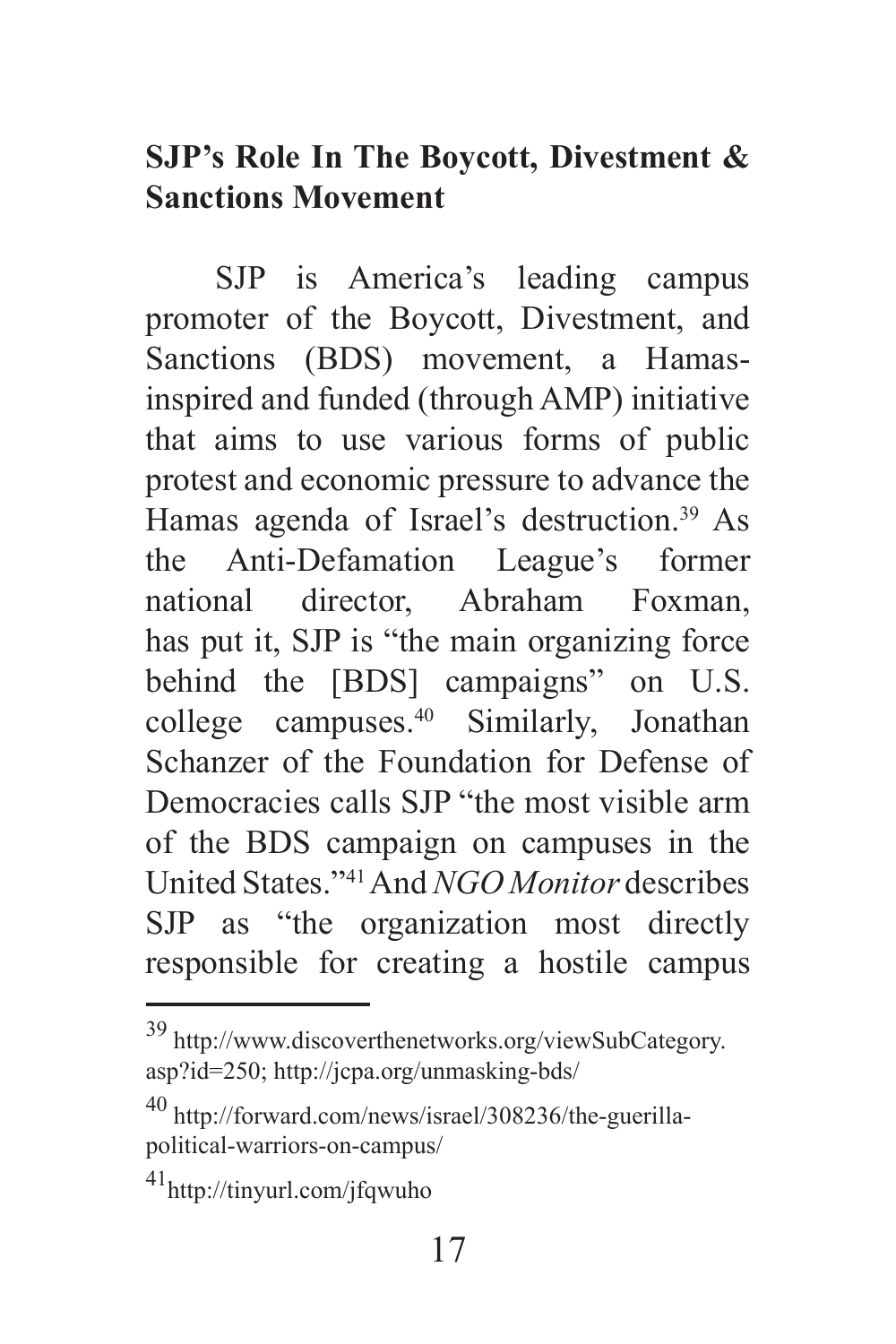environment saturated with anti-Israel events, BDS initiatives, and speakers."42

While Hamas pursues the destruction of Israel by means of terrorism and bloodshed, the Boycott, Divestment and Sanctions campaign complements those efforts by pushing three agendas designed to cripple Israel's economy and bring the nation to its knees politically: (1) coordinated boycotts that aim to intimidate and coerce corporations and individuals into breaking off their business relationships with Israel; (2) resolutions designed to force banks, pension funds, corporations, and other entities to withdraw financial investments they may have made in the state of Israel or in companies that operate there; and (3) targeted sanctions such as trade penalties or bans, arms embargoes, and the severing of diplomatic ties—imposed by governments around the world against Israel.<sup>43</sup>

<sup>42</sup> http://www.ngo-monitor.org/nm/wp-content/ uploads/2016/03/Campus-BDS\_FINAL-2.pdf

<sup>43</sup> http://www.ngo-monitor.org/key-issues/bds/about/; http:// jcpa.org/unmasking-bds/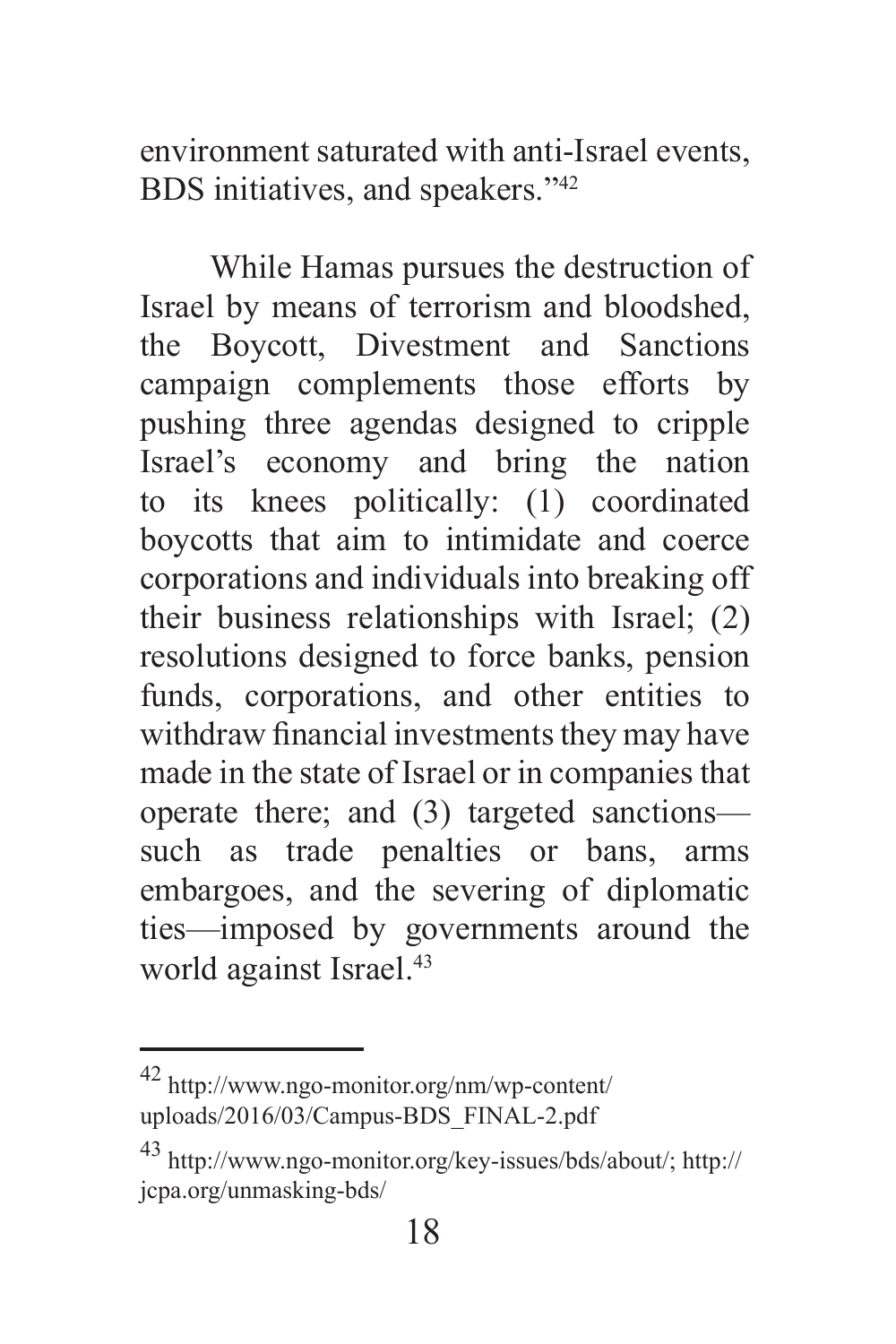Using these tactics, SJP and its allies in the BDS movement seek to lay the ideological groundwork for the creation of the false impression that Israel has illegally and immorally usurped large swaths of land that rightfully belong to the Palestinians; the depiction of Israel as a habitual humanrights violator guilty of subjecting its Palestinian neighbors to brutal campaigns of "apartheid," "ethnic cleansing," "war crimes," "crimes against humanity," and "genocide"; the likening of Israeli public officials and soldiers to "Nazis," and Gaza to a "concentration camp" or "ghetto"; the delegitimizing of Israel and the questioning of its right to exist as a sovereign state; and promotion of the idea that this "illegitimate" Jewish state should be replaced by an Arabmajority alternative. As *NGO Monitor* puts it, the effectiveness of BDS campaigns is rooted chiefly "in their ability to penetrate the public and political discourse and blur the lines between legitimate criticism of Israel and the complete delegitimization of Israel in the international arena<sup>"44</sup>

<sup>44</sup> http://www.ngo-monitor.org/key-issues/bds/bds-andantisemitism/; http://www.ngo-monitor.org/key-issues/bds/ about/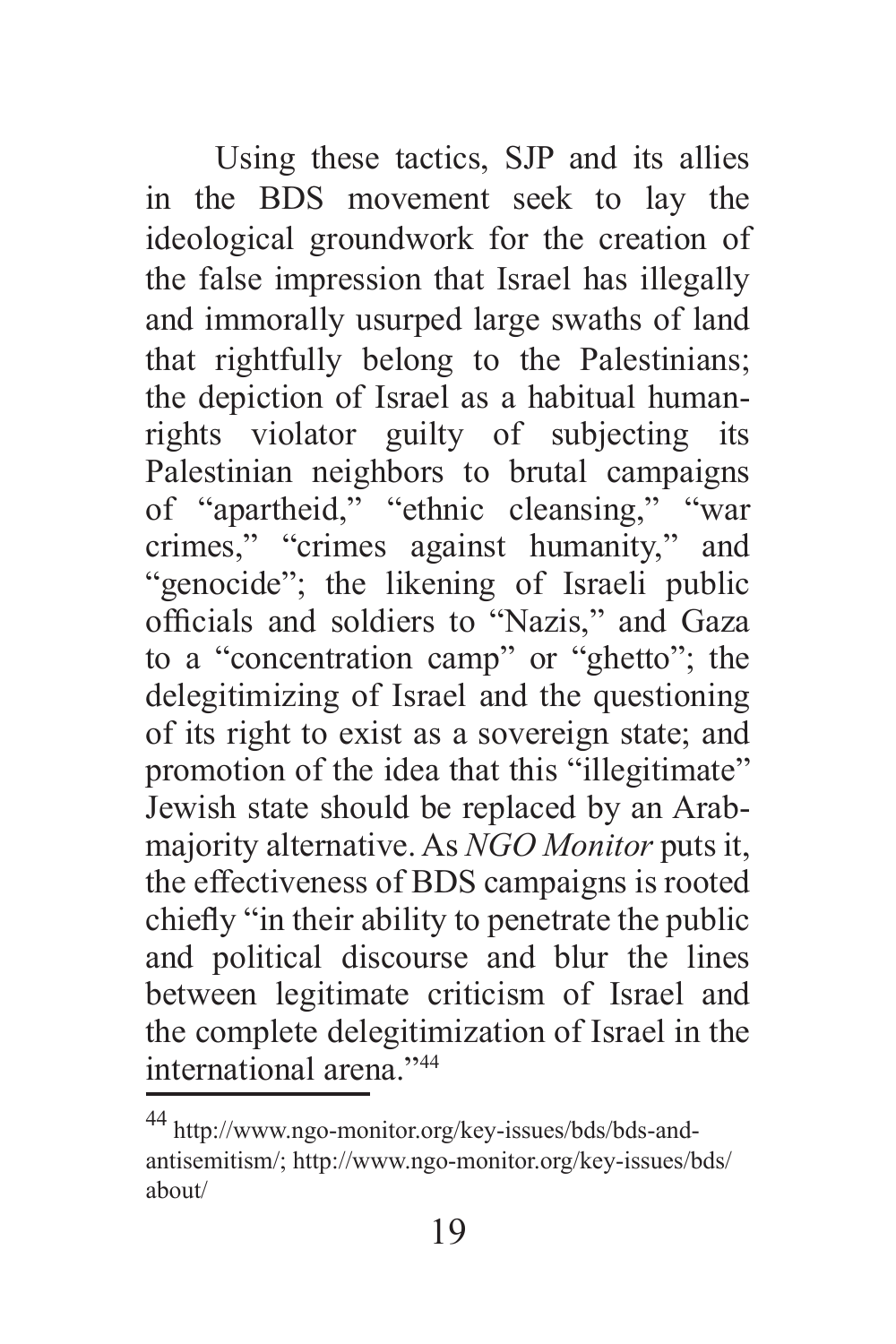Characterizing Israel as a habitual human-rights violator, SJP exhorts American college students to help punish Israel by demanding, in accordance with BDS principles, that their schools divest their financial assets from any companies e.g., Starbucks, General Electric, Disney, and scores of others—that conduct business there. Indeed, SJP is the campus group most active in bringing divestment resolutions to votes in front of student governments. Its chapters have sponsored many of the nearly 70 divestment campaigns that have been pursued on U.S. college campuses to date.<sup>45</sup>

### **SJP & The Palestinian "Right-of-Return"**

 One of SJP's other leading priorities is to bring about the "recognition and implementation of the Right-of-Return for all Palestinian refugees and their descendants." By SJP's telling, Israel's birth on May 15, 1948 was followed immediately by a war in which "Zionist militia groups violently took

<sup>45</sup> http://archive.frontpagemag.com/Printable. aspx?ArtId=20854; http://tinyurl.com/gqu8f4x; http:// tinyurl.com/o3d8agc; http://tinyurl.com/jlmbybu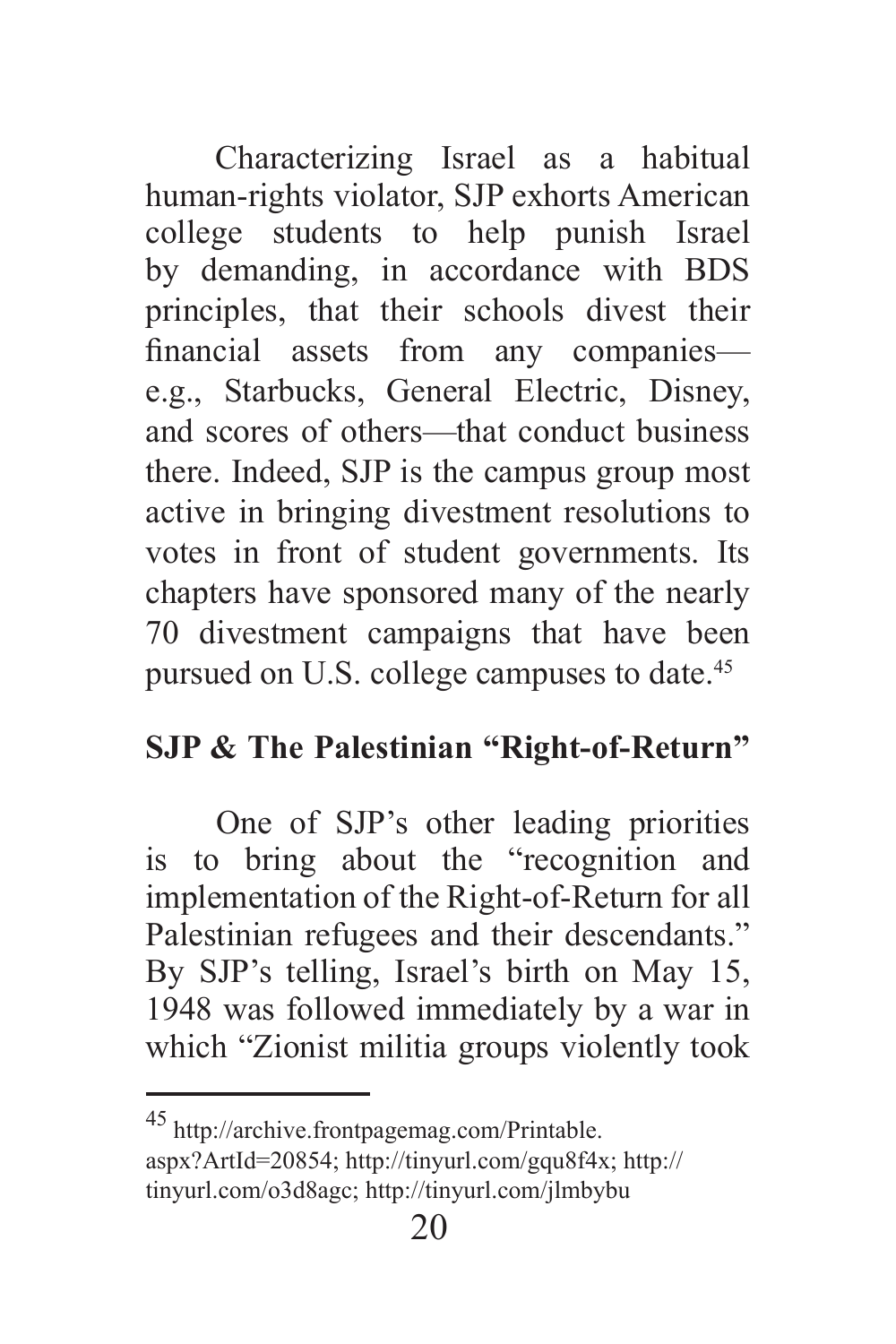over the land" and "committed mass atrocities that led to the expulsion of approximately 700,000 indigenous Palestinians from their homes." Following its Hamas mentors, SJP refers to this alleged expulsion as *Al-Nakba*—Arabic for "The Catastrophe." Each year, on or around May 15, numerous SJP chapters across the United States mournfully commemorate the anniversary of *Al-Nakba*. 46

But SJP's version of the events of 1948 is not only deceptive but false. In 1948 "Palestine" was a geographical designation like "New England," not an ethnic or governmental one. There were no Arabs claiming to be Palestinians, an identification only adopted years later. Israel was created on land that belonged to the Turks, who are not Arabs, for the prior 400 years. Even more important, the SJP narrative fails to mention the fact that

<sup>46</sup> http://calsjp.org/about-2/; http://calsjp.org/key-issues/; http://calsjp.org/key-issues/refugees-right-of-return/; http:// tinyurl.com/8hn6bfl; http://www.jewishvirtuallibrary.org/ jsource/History/refugees.html; http://tinyurl.com/z6b9dax; http://tinyurl.com/htksvpd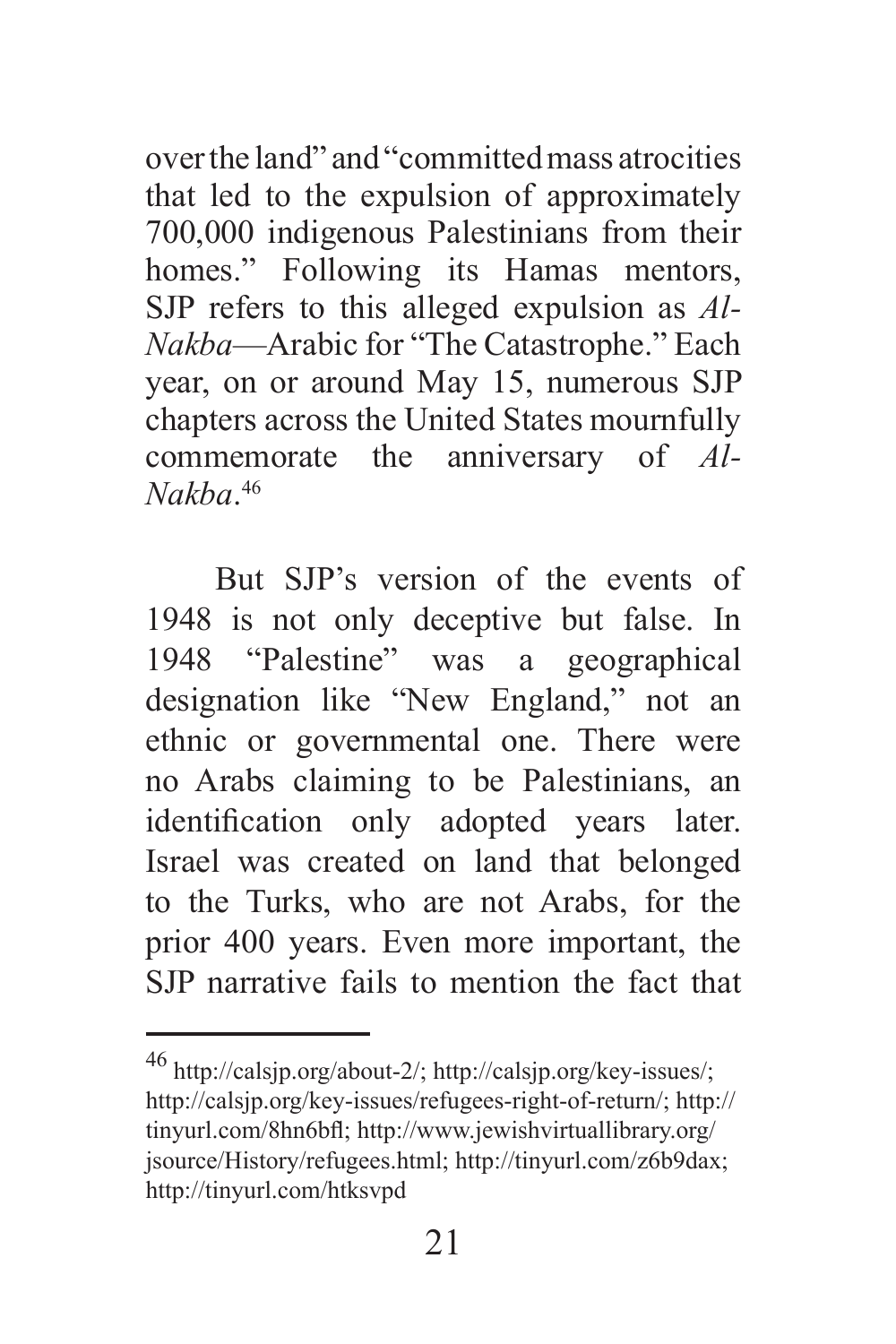on the very day of Israel's creation, five Arab armies joined forces in a war of annihilation designed to wipe the nascent state off the face of the earth and to expel or exterminate its entire Jewish population. Nor does SJP propaganda make mention of the 600,000 Jews who themselves were expelled from Arab countries all over the Middle East, where they and their ancestors had lived for hundreds, even thousands, of years. Neither does it acknowledge that the vast majority of the Arabs who fled their homes (472,000, according to UN statistics) did so in response to calls from the invading Arab armies who assured them they would be allowed to return after the Jews had been wiped out.<sup>47</sup>

Based on this false narrative of Palestinian expulsion, SJP supports the Fatah-Hamas demand of a "Right-of-Return" to Israel by approximately 5 million Arabs who are now scattered throughout some 58 refugee camps in Jordan, Lebanon, Syria, the Gaza Strip, and the West Bank.

<sup>47</sup> http://tinyurl.com/gljc6sd; http://tinyurl.com/ysc6yo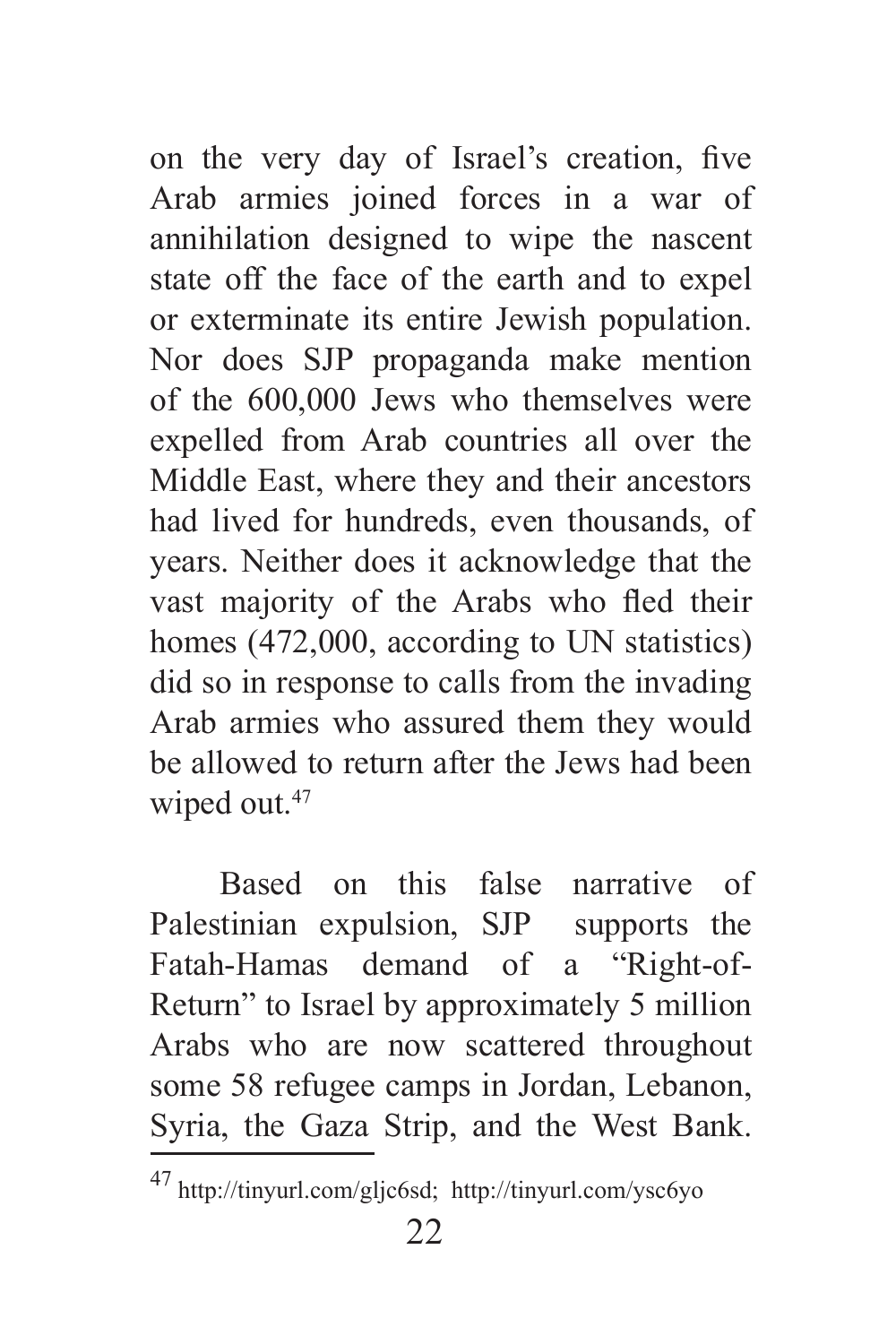This 5 million is ten times greater than the number of Arabs who actually left the fledgling Jewish state in 1948, because it includes not only those original refugees but also several generations of their descendants, 90 percent of whom have never lived for even a moment in territorial Israel. These are in effect fictional refugees whose "return" would swamp and effectively submerge the existing Jewish state (which is exactly the reason that Hamas demands that this "right" be acknowledged).<sup>48</sup>

### **Smearing Israel As An "Apartheid State"**

Another element of SJP's campaign against the Jews is propaganda that routinely smears Israel as "this generation's South Africa," and asserts that Israel, like pre-Mandela South Africa, is an "apartheid state" controlling the indigenous Palestinian population by an elaborate system of

<sup>48</sup> http://www.investigativeproject.org/3313/sjp-dialoguegoes-nowhere; http://tinyurl.com/pp7kaax; http:// discoverthenetworks.org/guides/Why%20Israel%20Is%20 The%20Victim.htm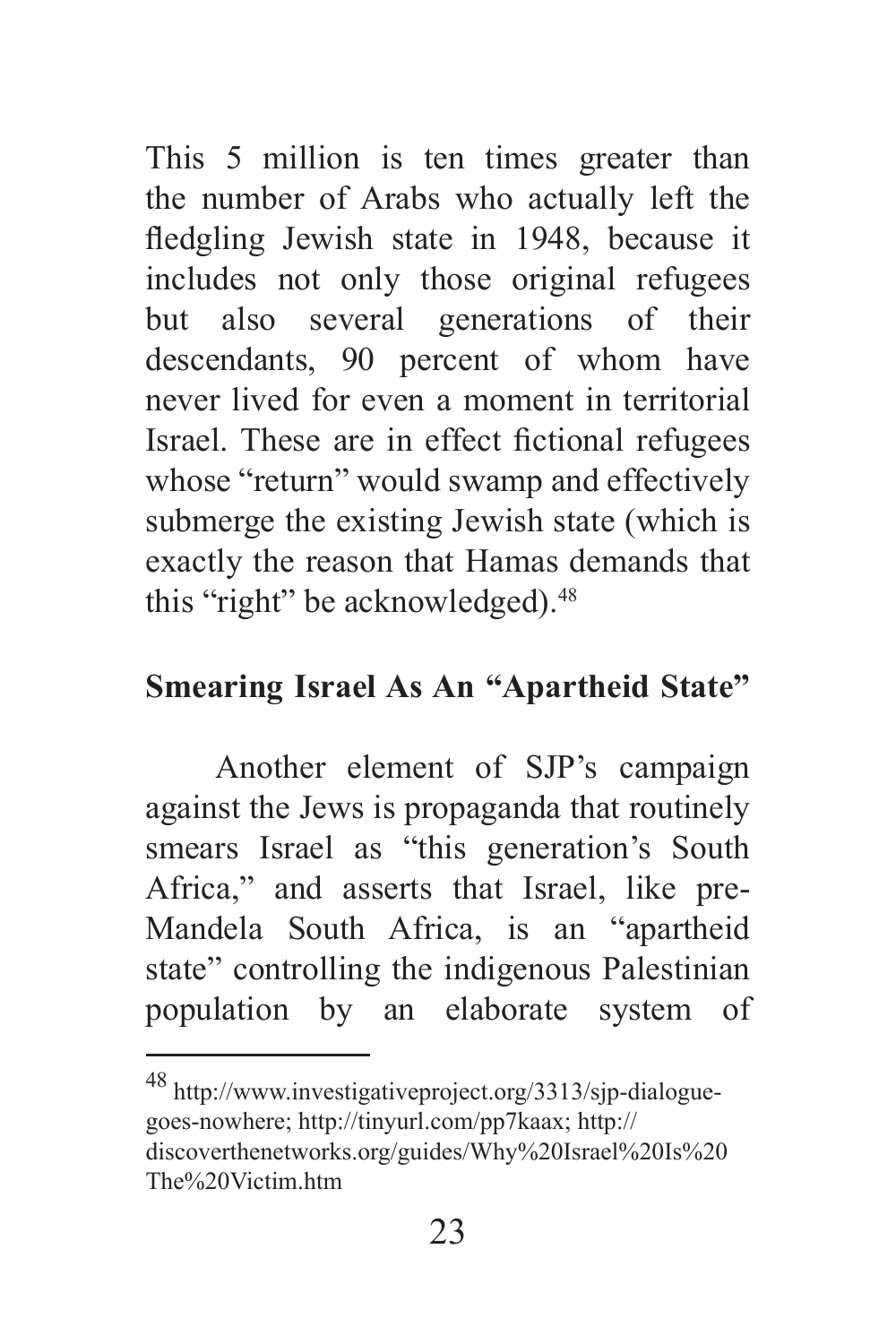discrimination.49 Mitchell Bard, executive director of the American-Israeli Cooperative Enterprise, dismantles this assertion by pointing out, among other things, that "it is illegal for employers [in Israel] to discriminate on the basis of race"; that "Arab citizens of Israel are represented in all walks of Israeli life" (including positions as senior diplomats, government officials, and Supreme Court judges); and that "Israel allows freedom of movement, assembly and speech" for all its citizens, Jew and non-Jew alike.50 The author, broadcaster, and scholar Dennis Prager amplifies Bard's observations by noting that "Arabs in Israel live freer lives than Arabs living anywhere in the Arab world," and that "no Arab in any Arab country has the civil rights and personal liberty that Arabs in Israel enjoy." Anticipating and answering a likely objection, Prager adds: "Now, one might counter: 'Yes, Palestinians who live inside Israel have all these rights, but what about the Palestinians who live in

<sup>49</sup> http://archive.frontpagemag.com/Printable. aspx?ArtId=20854; http://calsjp.org/about-2/

<sup>50</sup> http://israeldefender.com/?p=1078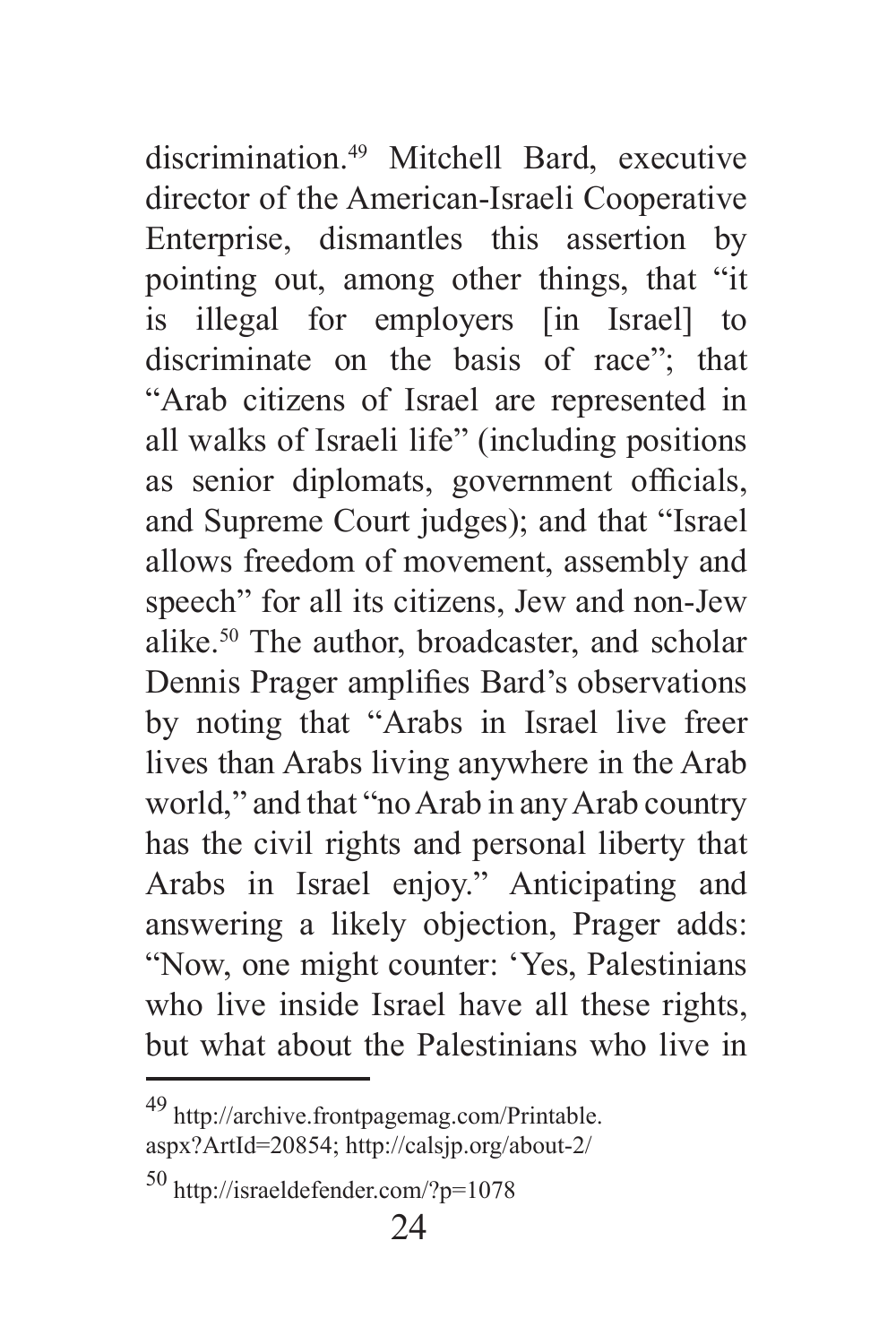what are known as the occupied territories? Aren't they treated differently?' Yes, of course they are—they are not citizens of Israel. They are governed by either the Palestinian Authority (Fatah) or by Hamas. The control Israel has over these people's lives is largely manifested when they want to enter Israel. Then they are subjected to long lines and strict searches, because Israel must weed out potential terrorists."<sup>51</sup>

But SJP typically ignores the undisputable fact of Palestinian terrorism and describes "the checkpoints and other impediments to movement" in the West Bank designed to thwart terrorists, as ugly hallmarks of "an apartheid regime" that seeks "to control all activity" in the region and to "collectively punish the entire Palestinian population."52

By SJP's reckoning, yet another manifestation of Israeli "apartheid" is the Jewish state's construction in the West Bank

<sup>51</sup> http://www.dennisprager.com/israel----an-apartheid-state/

<sup>52</sup> http://calsjp.org/key-issues/occupation-and-realities/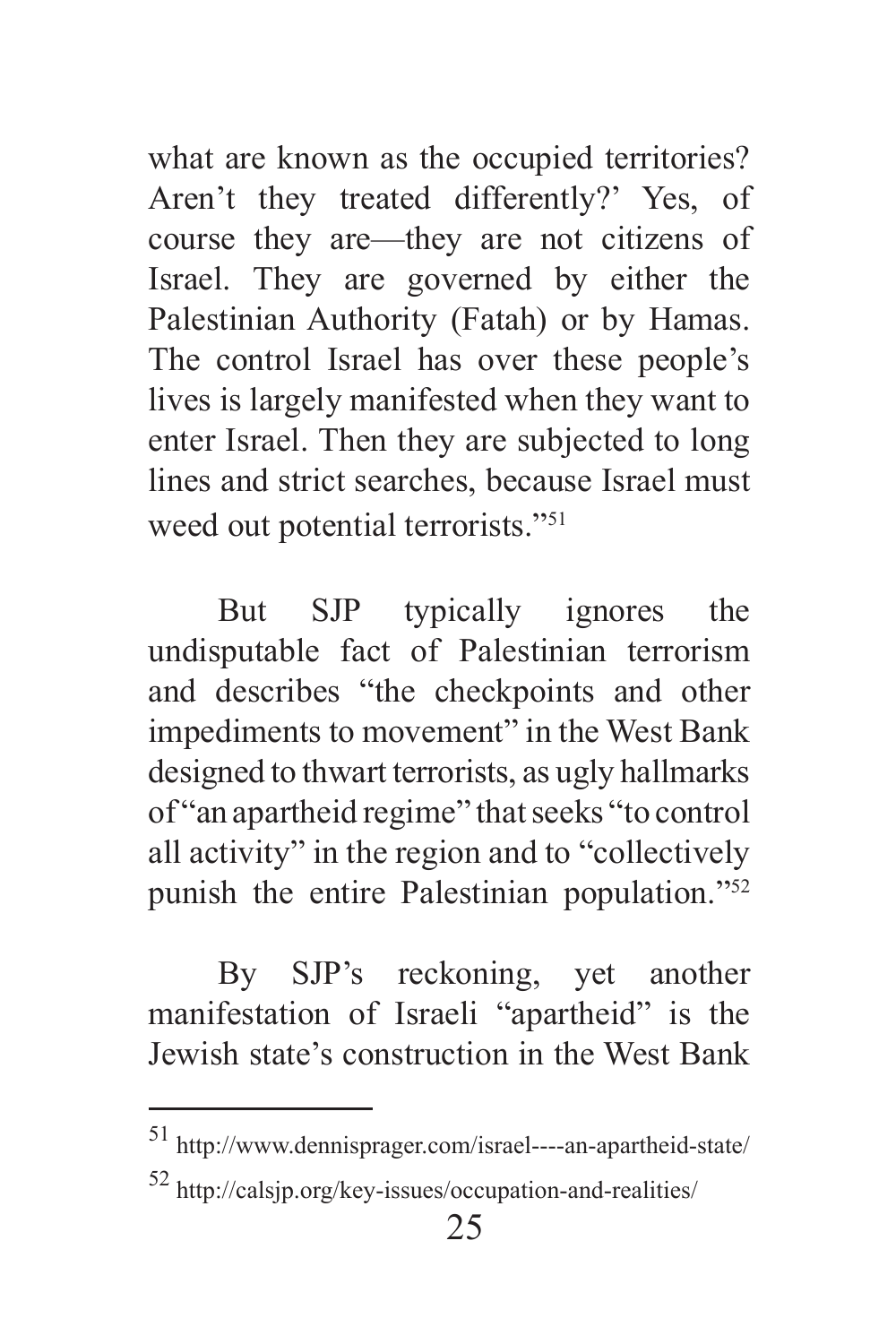of a lengthy security barrier which, according to SJP, amounts to nothing more than a "land grab" aimed at advancing "the continued dispossession of Palestinians from their lands" by an expanding Israeli state. "For most Palestinians," adds SJP, this "Apartheid Wall" "devalues and dehumanizes the Palestinian population"; "is connected to a larger system of inequality, discrimination, control and oppression that is central to the Israeli occupation of Palestine"; "is producing an open-air prison whose gates only Israel has the key to"; and "is the manifestation of the continued colonization of Palestinian land and society."<sup>53</sup>

Absent from SJP's rhetoric is any mention of the historical context in which the construction of the barrier was originally authorized. As Mitchell Bard explains: "From September 2000 to mid-2005, hundreds of Palestinian suicide bombings and terrorist attacks against Israeli civilians killed nearly 1,000 innocent people and wounded thousands of others. In response, Israel's government decided to construct a security fence that would run near

<sup>53</sup> http://calsjp.org/key-issues/apartheid-wall/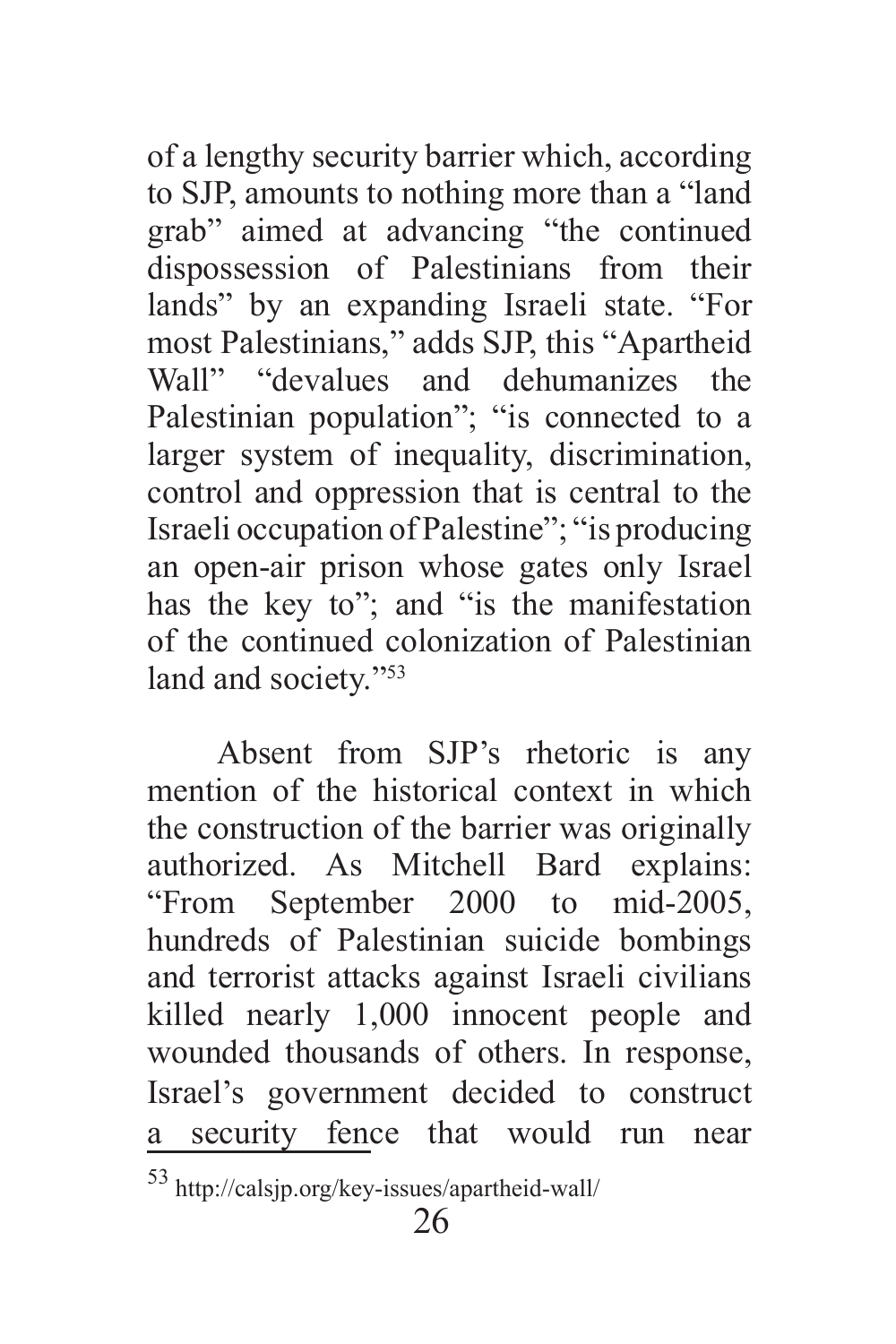the 'Green Line' between Israel and the West Bank to prevent Palestinian terrorists from easily infiltrating into Israel proper.... Since construction of the fence began [in August 2003], the number of attacks has declined by more than 90%."<sup>54</sup>

# **The Hamas-Inspired "Anti Normalization" Campaign**

Viewing the Arab-Israeli conflict as a zero-sum game, SJP views any sort of compromise with Israel as fundamentally counterproductive. As one SJP student puts it: "This is not a conflict between two equal and opposite parties.... You have an occupier, you have the occupied. And you have the oppressors and you have the oppressed."55

This is the Hamas view of the conflict. And like Hamas, numerous SJP chapters conduct "anti-normalization" campaigns predicated on the notion that any type

<sup>54</sup> http://tinyurl.com/26rtzm

<sup>55</sup> http://www.investigativeproject.org/3313/sjp-dialoguegoes-nowhere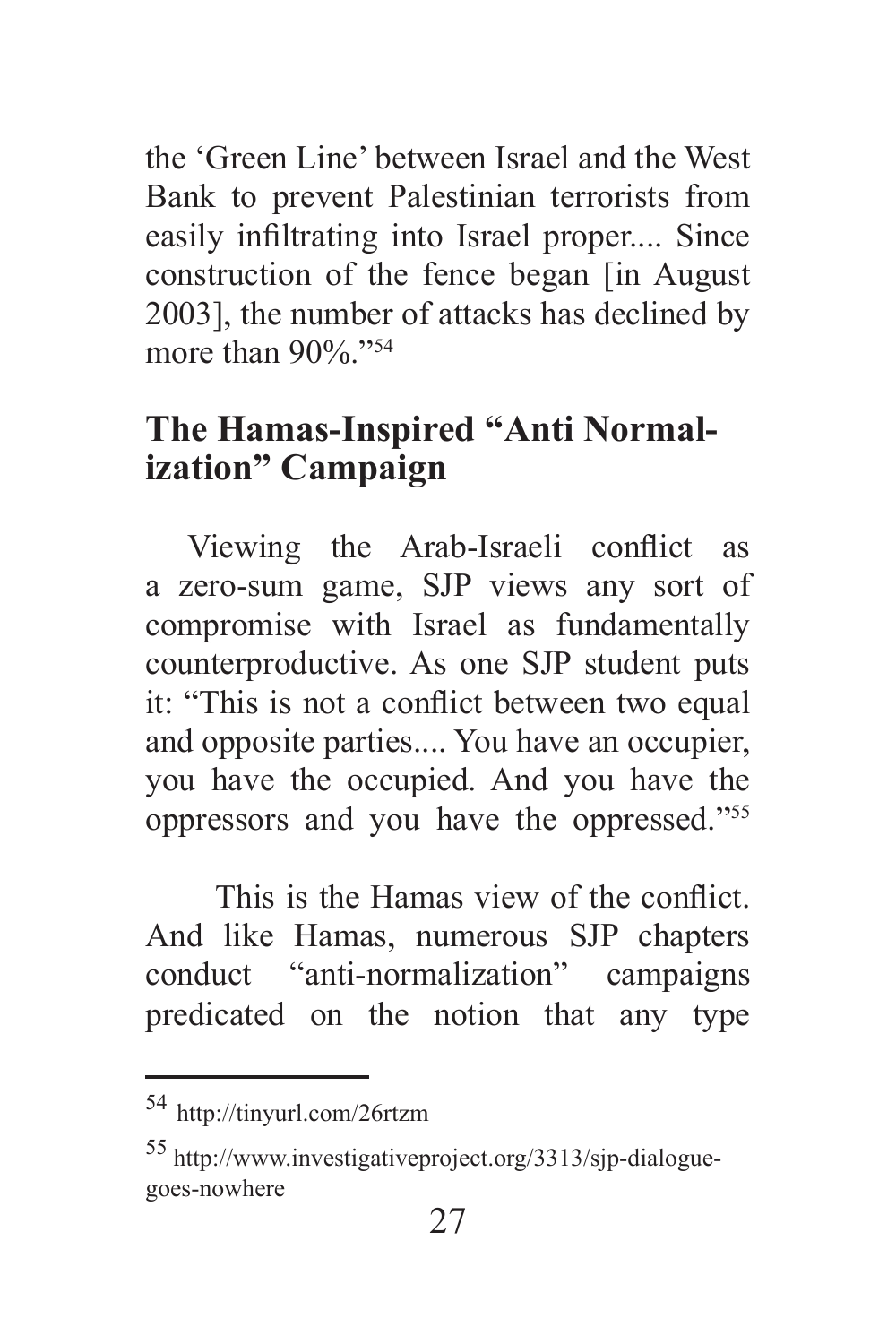of dialog Palestinians hold with Israelis will not only help to "whitewash" Israel's public image, but also amounts to a tacit admission that the pro-Israel side merits at least some measure of formal recognition.<sup>56</sup>

# **SJP "Protests"**

• On April 24, 2001, when the UC Berkeley Board of Regents failed to respond to an SJP demand for divestiture of all school assets from companies with significant holdings in Israel, dozens of SJP activists used steel chains as well as "human chains" to block access to Wheeler Hall, an important campus building, during a six-hour siege that violated fire codes and other regulations. When theater-arts professor Mel Gordon, a Jew, attempted to walk through one of the human chains in order to get to a class he was scheduled to teach in Wheeler Hall, the students showered him with spit and punches that left

<sup>56</sup> http://www.adl.org/assets/pdf/israel-international/sjp-2015-backgrounder.pdf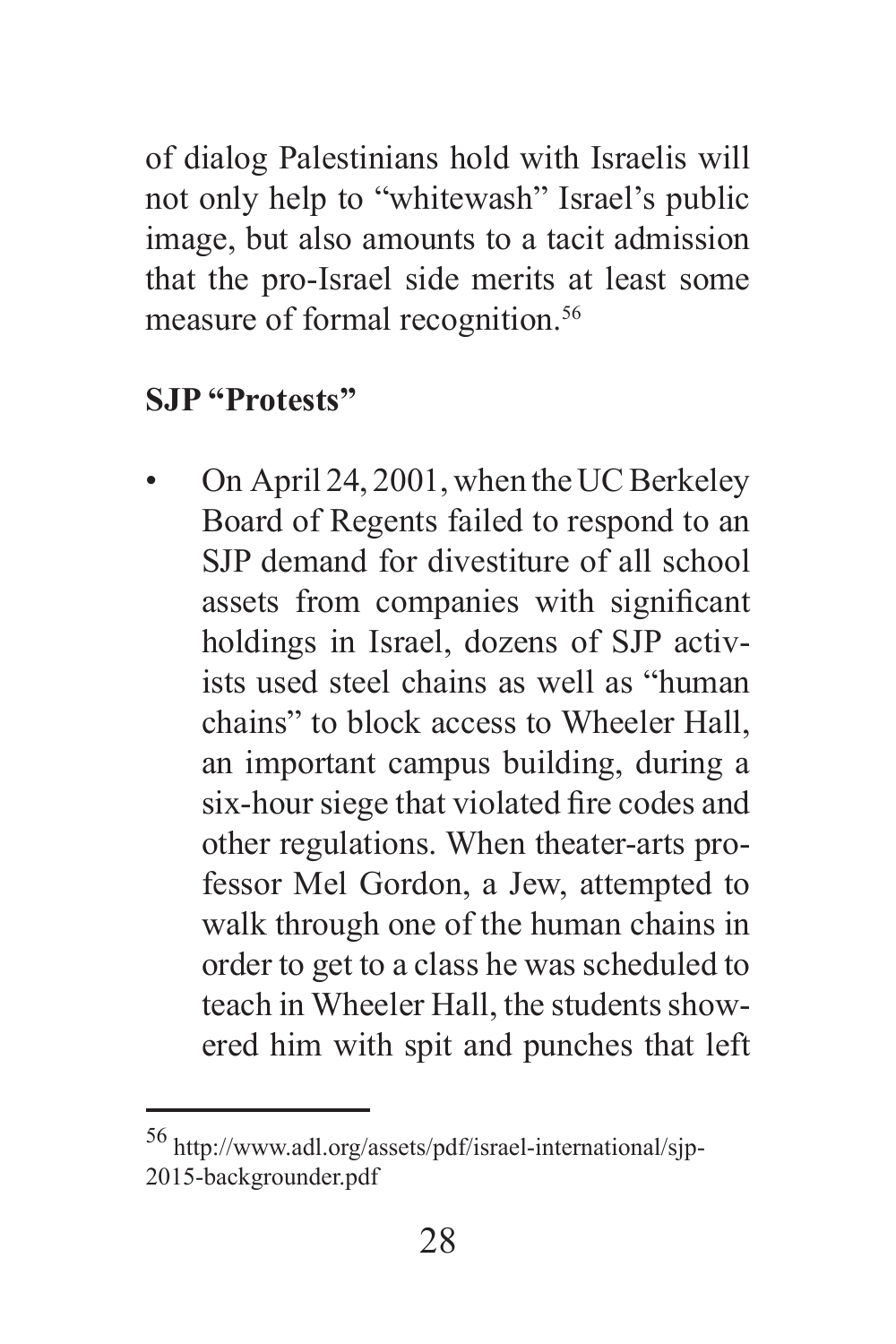the professor in need of medical treatment.<sup>57</sup>

- At a "Rally For America" organized by UC Berkeley's Israel Action Committee (IAC) in conjunction with the campus Republicans and Democrats thirteen days after the 9/11 terrorist attacks, SJP members wearing kaffiyehs and waving Palestinian flags staged an "anti-war" counter-rally in which they distributed fliers accusing the IAC of "exploiting the World Trade Center tragedy" and "wanting war." Among SJP's slogans were: "It's the Jews' Fault," "Stop the Jews," and "Go back to Israel!"<sup>58</sup>
- On April 9, 2002, Jewish students at UC Berkeley gathered for their annual Holocaust Remembrance Day commemoration where they solemnly read the names of people who had perished at

<sup>57</sup>http://tinyurl.com/jxaehep; http://tinyurl.com/ jt2c3x2; http://www.investigativeproject.org/documents/ case\_docs/1709.pdf; http://www.investigativeproject.org/ documents/misc/667.pdf#page=2

<sup>58</sup> http://www.jweekly.com/article/full/16540/u-c-berkeleyjews-citevocal-anti-israel-activity/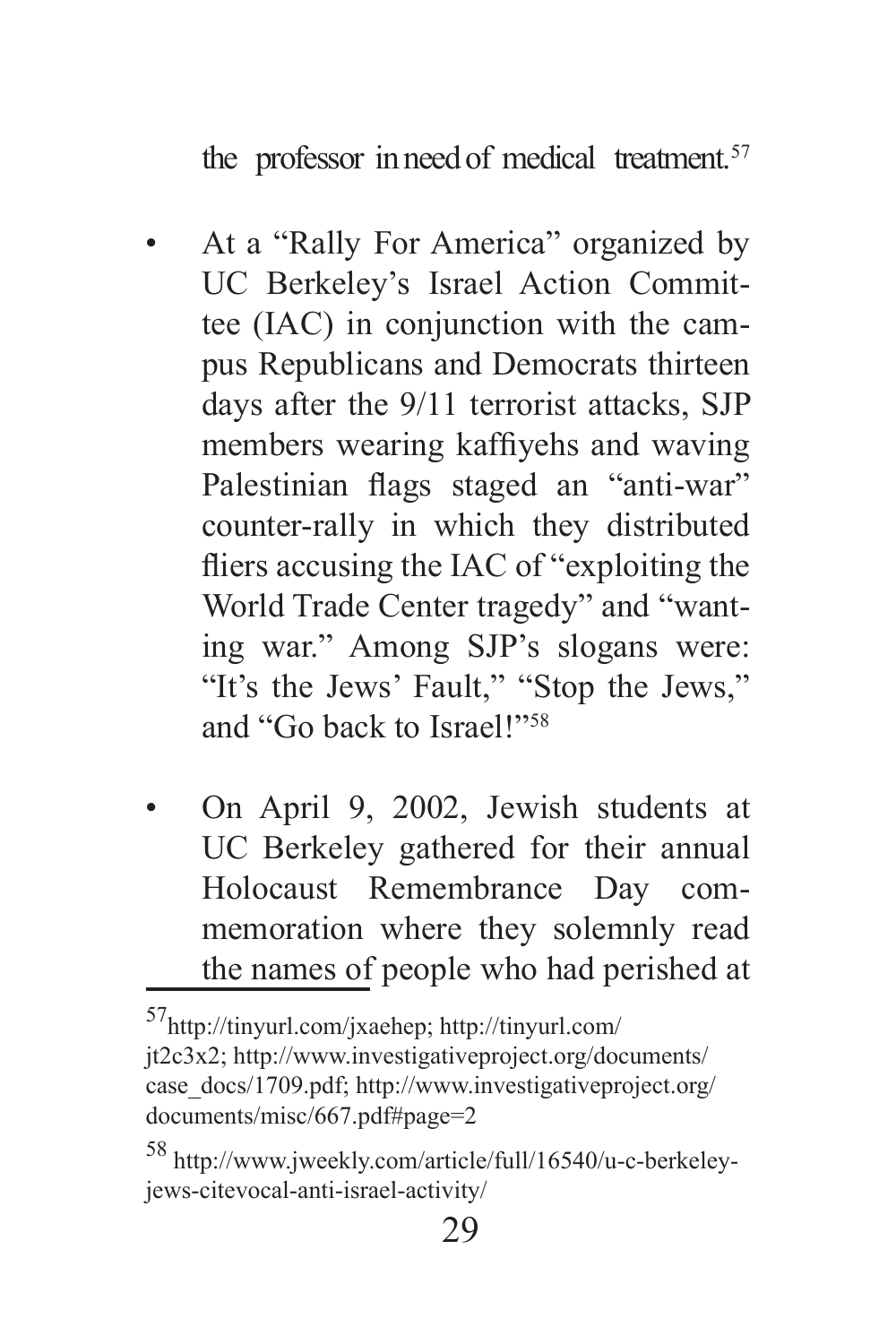the hands of the Nazis during the Second World War. SJP countered by holding, at the same time and very nearby, a noisy anti-Israel rally where 600 to 1,000 demonstrators shouted epithets, waved Israeli flags covered in swastikas, and displayed signs bearing slogans like: "Magen David [Star of David]  $=$  Swastika" and "Israel lovers are the Nazis of our time."59

• In November 2003, SJP helped organize the Third National Palestine Solidarity Conference at Ohio State University. According to one report: "when some attendees … tried to get a resolution passed rejecting terrorism, it was voted down and this news was greeted with a standing ovation on the final day of the event"; terrorism was routinely characterized as "legitimate resistance"; and students were taught how to "deconstruct the Israeli narrative in the United States," counter negative pub-

<sup>59</sup> http://archive.dailycal.org/article.php?id=8263; http:// tinyurl.com/jmnc92c; http://www.discoverthenetworks.org/ Articles/Muslin%20Hate%20Groups.pdf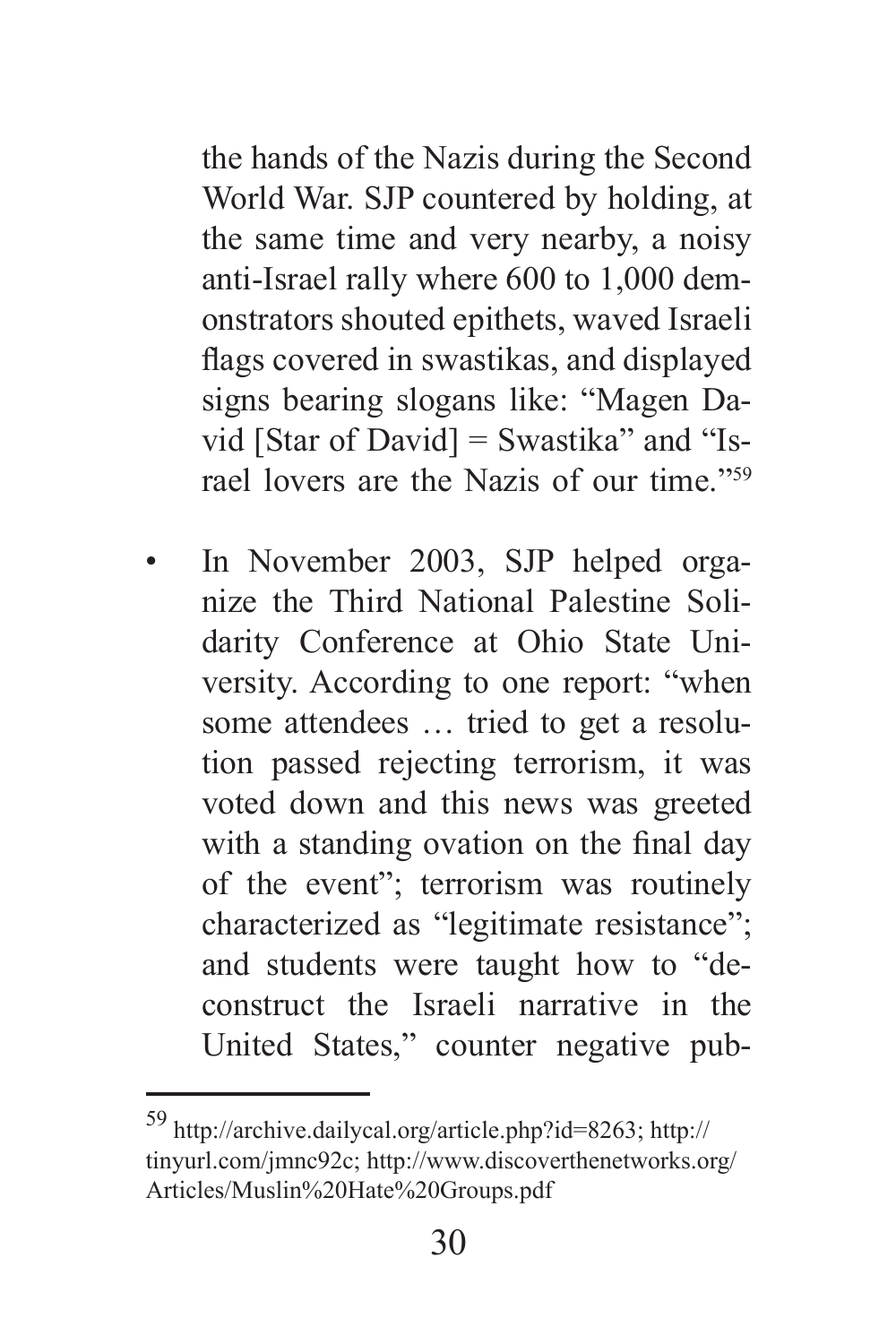licity generated by Palestinian suicide bombings, gain influence in student governments, and infiltrate Hillel chapters.<sup>60</sup>

• In November 2008 at UC Berkeley, Husam Zakharia and fellow SJP students physically assaulted Jewish students in the Eschelman Hall Student Union building. The attack occurred after the Jewish students had sought to remove a Palestinian flag that had been draped over a balcony at a pro-Israel campus event. While Zakharia punched one Jew in the head, his SJP comrades shouted that Jews were "dogs" and threatened to kill them.<sup>61</sup> During the SJP-backed "Israel Apartheid Week" at UC Berkeley in March 2010, Zakharia, who was now president of the school's SJP chapter, rammed Jessica Felber, a Jewish member of a pro-Israel campus group that had organized a competing event titled

<sup>60</sup> http://tinyurl.com/gt3uey6; http://tinyurl.com/zlyxexd

<sup>61</sup>http://archive.frontpagemag.com/readArticle. aspx?ARTID=34657; http://www.investigativeproject.org/ documents/case\_docs/1709.pdf;http://tinyurl.com/jdc5sac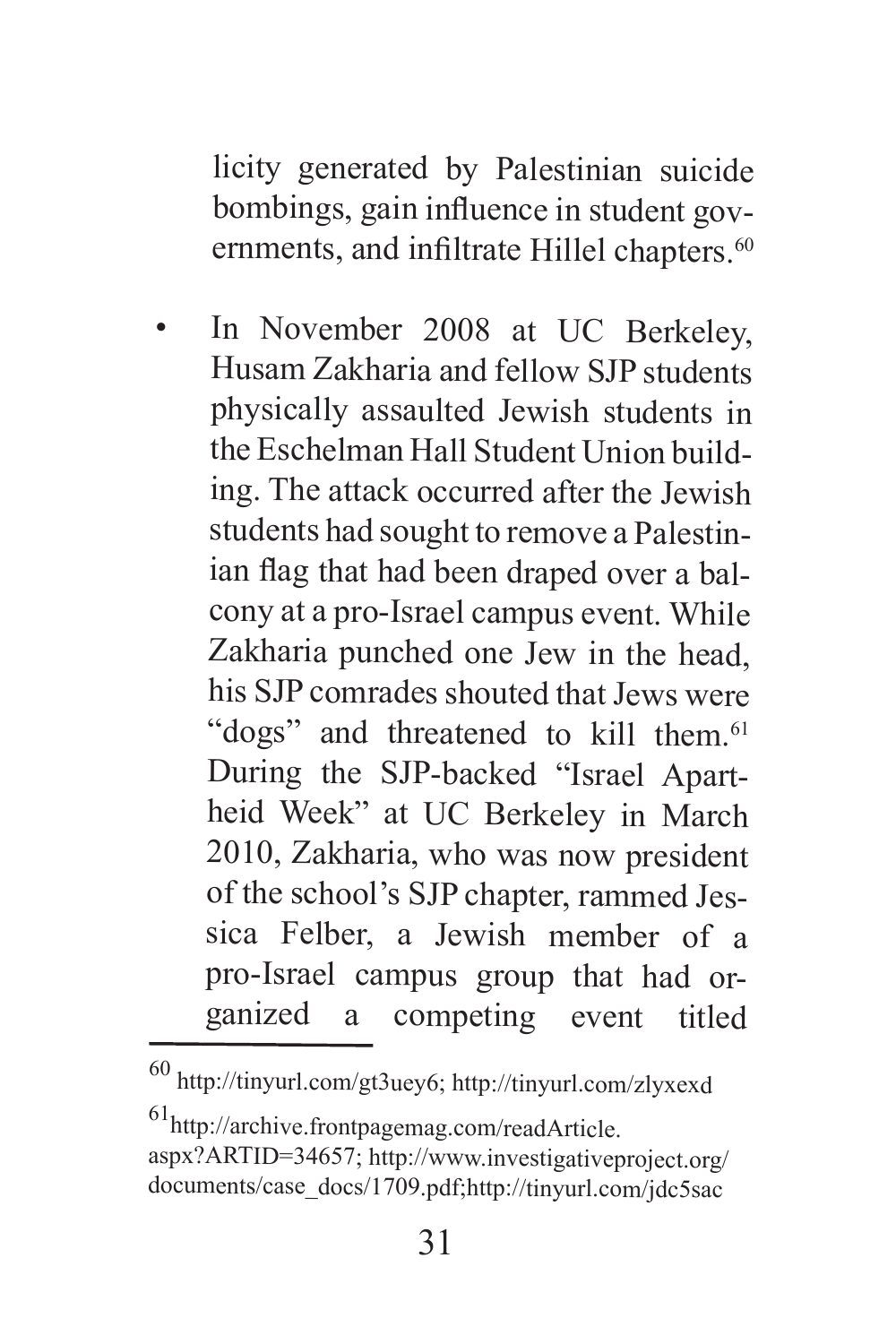"Israel Peace and Diversity Week," with a shopping cart. As a result of the incident, Felber required medical treatment.<sup>62</sup>

• At a 2012 SJP meeting at Northeastern University (NU), the SJP faculty advisor, M. Shahid Alam, gleefully reported that anti-Israel activism on the NU campus had made pro-Israel students afraid to speak out in support of the Jewish state. On another occasion, Alam suggested to SJP members that if they were called anti-Semites, they should wear that label as "a mark of distinction."63 Several years earlier, Alam had likened al-Qaeda's 9/11 hijackers to the American patriots who fought against the British during the Revolutionary War: "On September 11, 2001, nineteen Arab hijackers too demonstrated their willingness to die—and to kill—for their dream. They died so that their peo-

<sup>62</sup> http://www.berkeleyside.com/2011/03/07/jewish-studentsues-uc-berkeley-over-assault-by-palestine-supporter/

<sup>63</sup> http://www.frontpagemag.com/fpm/221247/northeasternu-suspends-students-justice-palestine-ilya-feoktistov; https://www.youtube.com/watch?v=A9mmOilcDA4;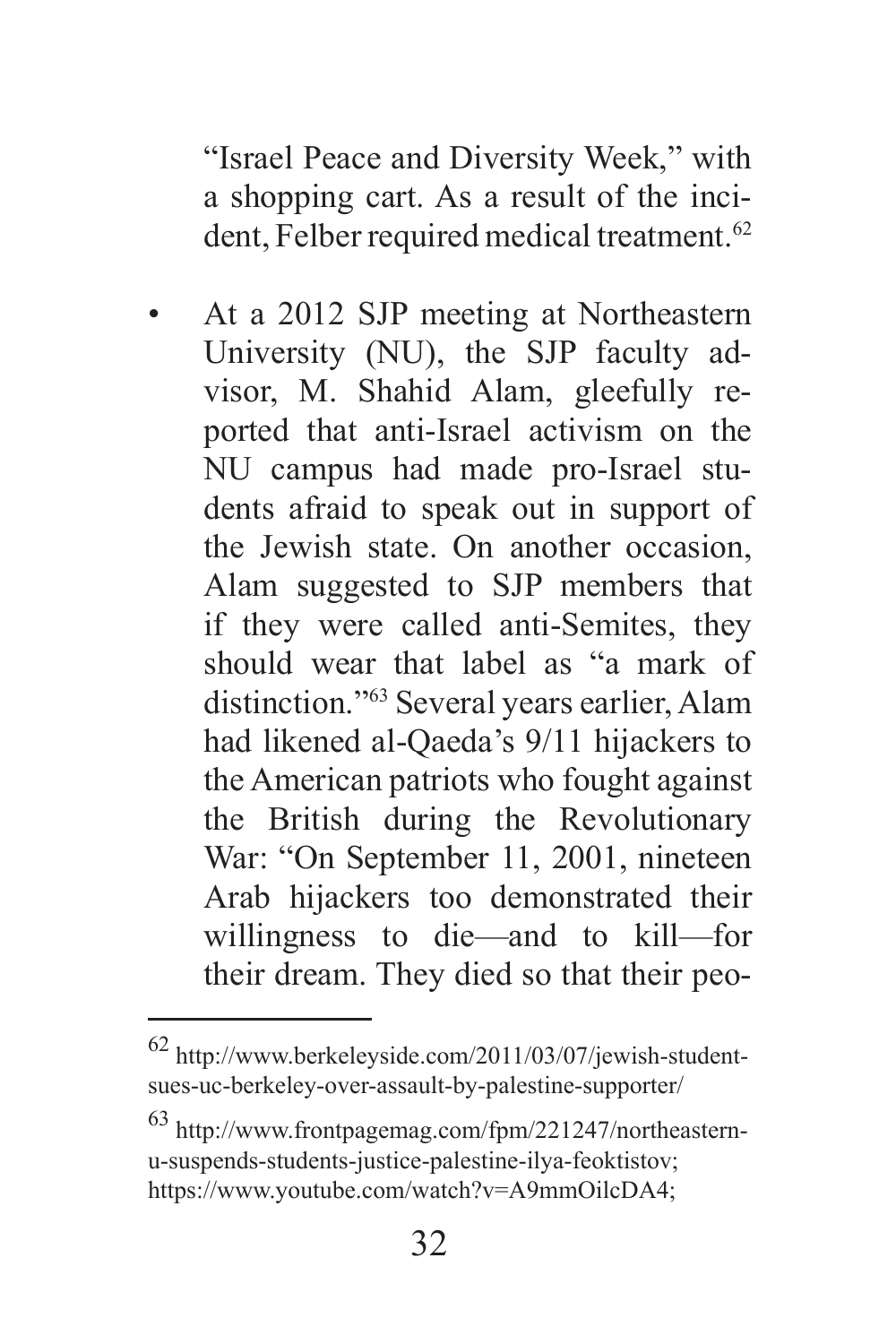ple might live, free and in dignity."64

• In November 2015, the AMCHA Initiative, a campus anti-Semitism watchdog organization, announced that during the preceding eleven months it had collected approximately 70 testimonials from Jewish students on various University of California campuses complaining of anti-Semitic words and actions being aimed at them, often by members of SJP and related groups. Among the complaints were allegations that SJP members in particular had: "physically assaulted" and "spat at" Jewish students; followed Jewish students to frighten them; defaced school property with swastikas and anti-Semitic graffiti; displayed placards and banners bearing such inscriptions as "The Zionists should be sent to the gas chambers" and "Death to Zionism"; and shouted slogans like "Down with Jews," "Hitler was right," "Zionist kike," "Dirty Jews," and "From the river to the sea Palestine must be free."

<sup>64</sup> http://www.wnd.com/2005/02/28989/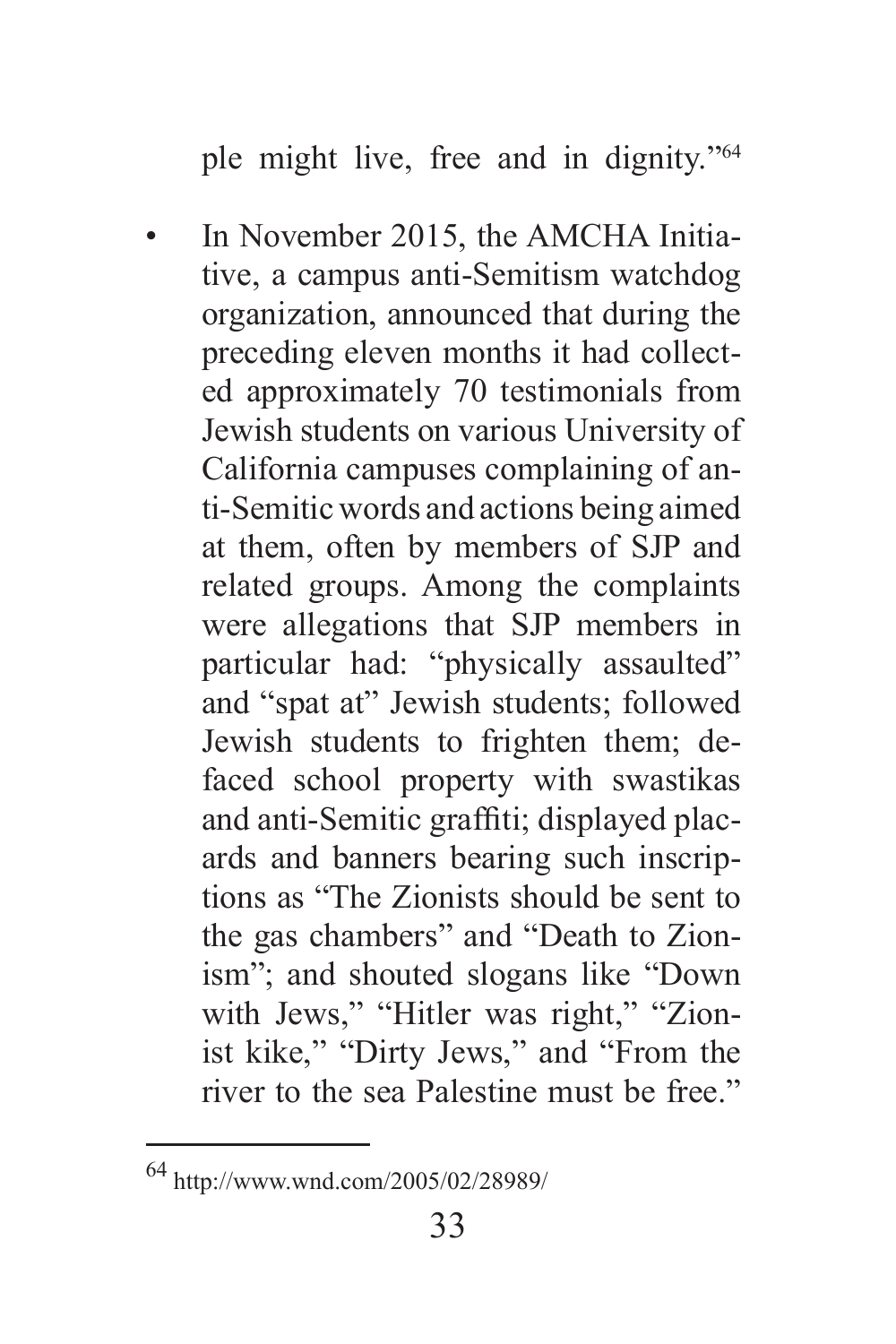According to AMCHA co-founder and UC Santa Cruz professor Tammi Rossman-Benjamin, the "testimonials demonstrate unequivocally that all Jewish students are targeted, regardless of their feelings on Israel, and that anti-Israel and BDS campaigns have gone far beyond scholarly debate and criticism directly into hate and antisemitism."<sup>65</sup>

In April 2016, the University of Minnesota chapter of SJP, citing Israel's alleged violations of human rights, attempted to pass a student-government resolution calling for the school to divest from specific companies that had business dealings with the Jewish state. When a pro-Israel coalition of students added an amendment focusing not on Israel alone, but on all countries where human rights were being violated, SJP members promptly removed their names from the resolution.<sup>66</sup>

 $^{65}$ http://tinyurl.com/zxd7gxd; http://www.amchainitiative. org/uc-students-speak-out-about-antisemitism/

<sup>66</sup> http://tinyurl.com/h8xbh4a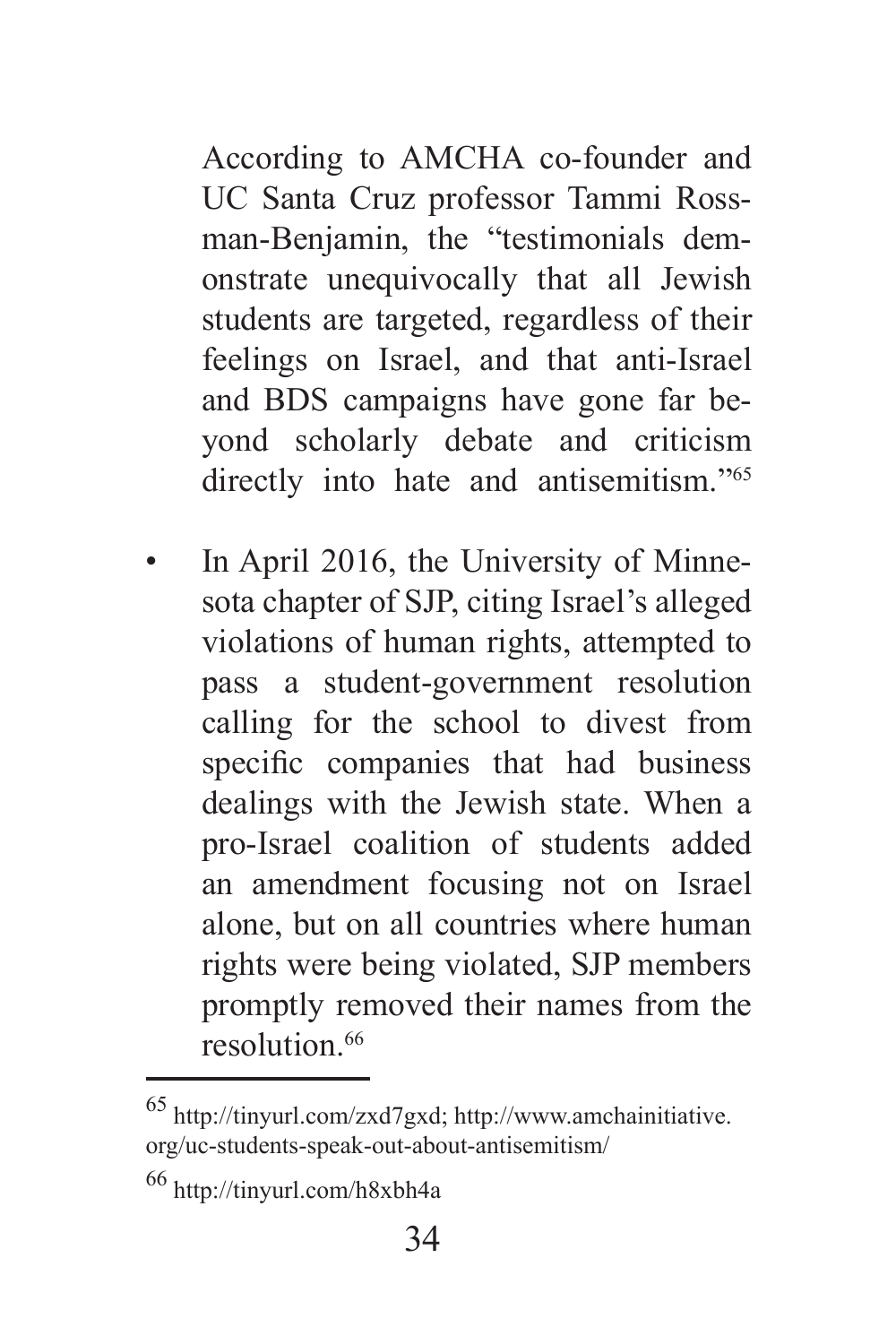• In May 2016, UC Irvine's SJP organized a protest in which a mob of screaming students pounded on the doors and windows of a building where a campus group called Students Supporting Israel was screening a documentary about the Israel Defense Forces. The demonstrators shouted things like "Intifada, Intifada—Long live the Intifada!" and "F\*\*k Israel!" After Jewish students called local police and campus law-enforcement to come and protect them, SJP boasted on Facebook about the "success" of the demonstration<sup>67</sup>

# **SJP and the Left**

SJP benefits enormously from the lock-step support of the political left for which the "intersectionality" of all alleged oppressions is a matter of faith. As SJP puts it: "We believe that no struggle against oppression is divorced from one another, that in order to resist structural oppression

<sup>67</sup> http://observer.com/2016/05/jewish-woman-forced-tohide-from-anti-israel-activists-at-uc-irvine/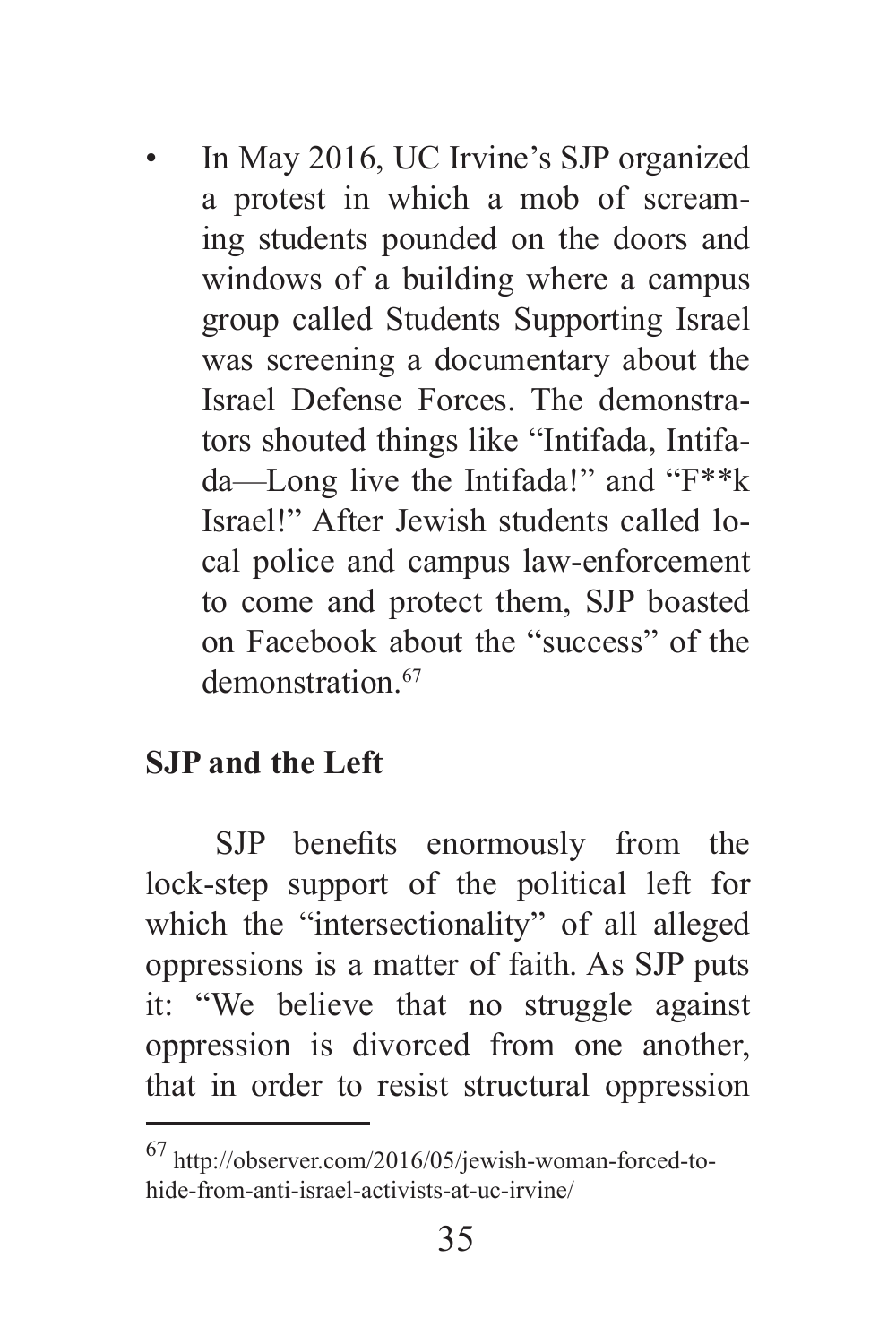we must embody the principles and ideals we envision for a just society, and that we must be vigilant about upholding ethical positions against homophobia, sexism, racism, bigotry, classism, colonialism, and discrimination of any form."68 Thus SJP commonly collaborates with black, Latino, LGBT, and socialist organizations in sponsoring events and organizing protests.<sup>69</sup>

• In the fall of 2012, SJP's San Diego State University chapter co-sponsored an event with MEChA, comparing Israel's "Apartheid Wall" with proposals for the expansion of a border fence between the U.S. and Mexico. MEChA favors a U.S. immigration policy founded on amnesty and open borders, and believes that the Southwestern portion of the United States rightfully belongs to the people of Mexico, from whom it was allegedly stolen. According to the

<sup>68</sup> http://www.nationalsjp.org/our-vision.html

<sup>69</sup> http://forward.com/news/israel/308236/the-guerillapolitical-warriors-on-campus/; http://www.adl.org/assets/ pdf/israel-international/sjp-2015-backgrounder.pdf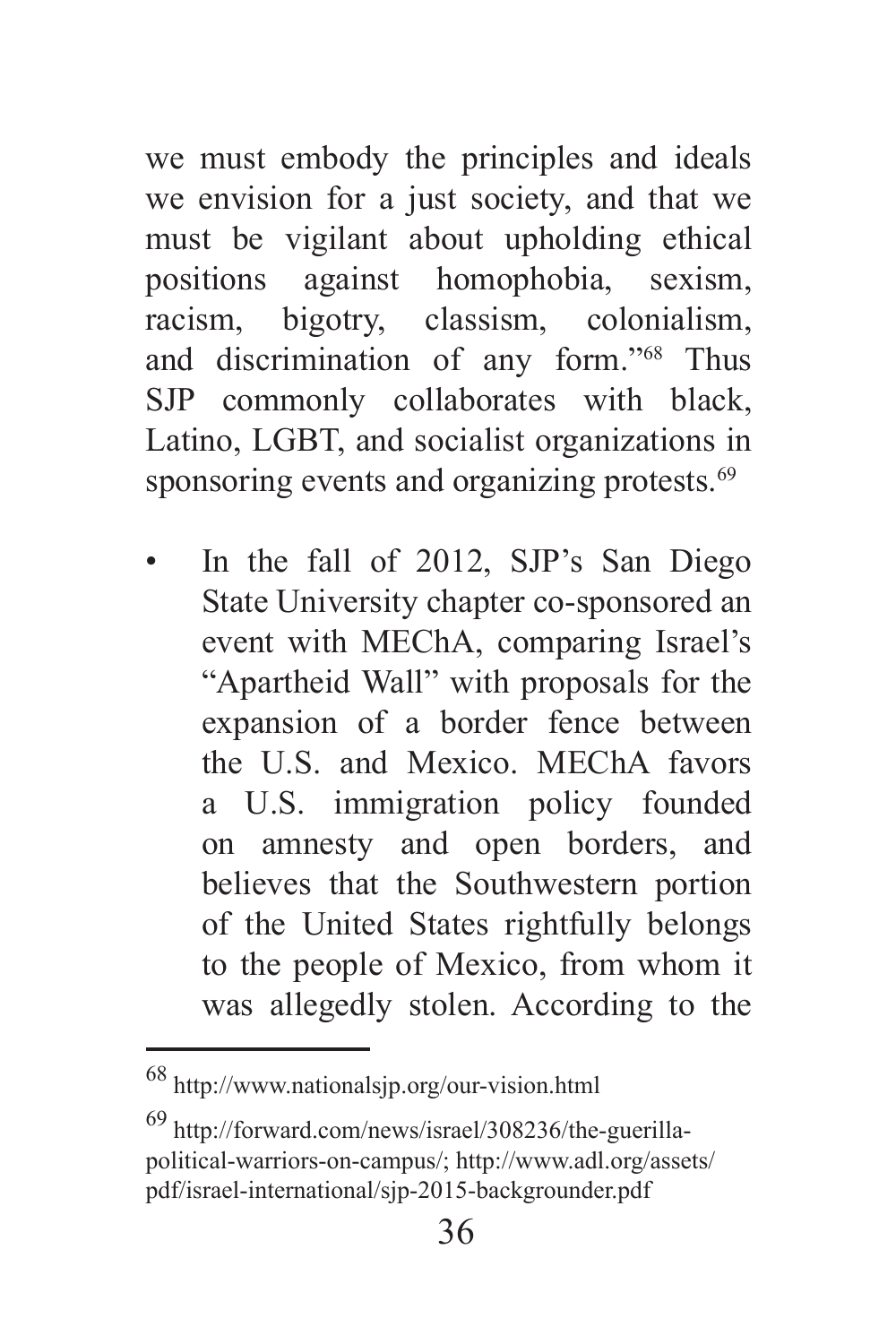Anti-Defamation League, "Members of MEChA have … attended SJP conferences since they started, and for many years now, members of the group have led sessions such as 'Beyond Borders: Palestine and the Latina Connection<sup>"770</sup>

- As part of its 2013 Israel Apartheid Week activities, New York University's SJP chapter co-sponsored an event with the campus's Queer Union as well as the International Socialist Organization, this despite the fact that gays are an endangered species in countries like Iran while Israel is the only country in the Middle East where gays can hold a pride parade or live a normal existence without fear for their safety.<sup>71</sup>
- During the summer and fall of 2014, SJP tried to liken Israel's military incursion

<sup>70</sup>http://www.adl.org/assets/pdf/israel-international/sjp-2015-backgrounder.pdf

<sup>71</sup> http://www.adl.org/assets/pdf/israel-international/sjp-2015-backgrounder.pdf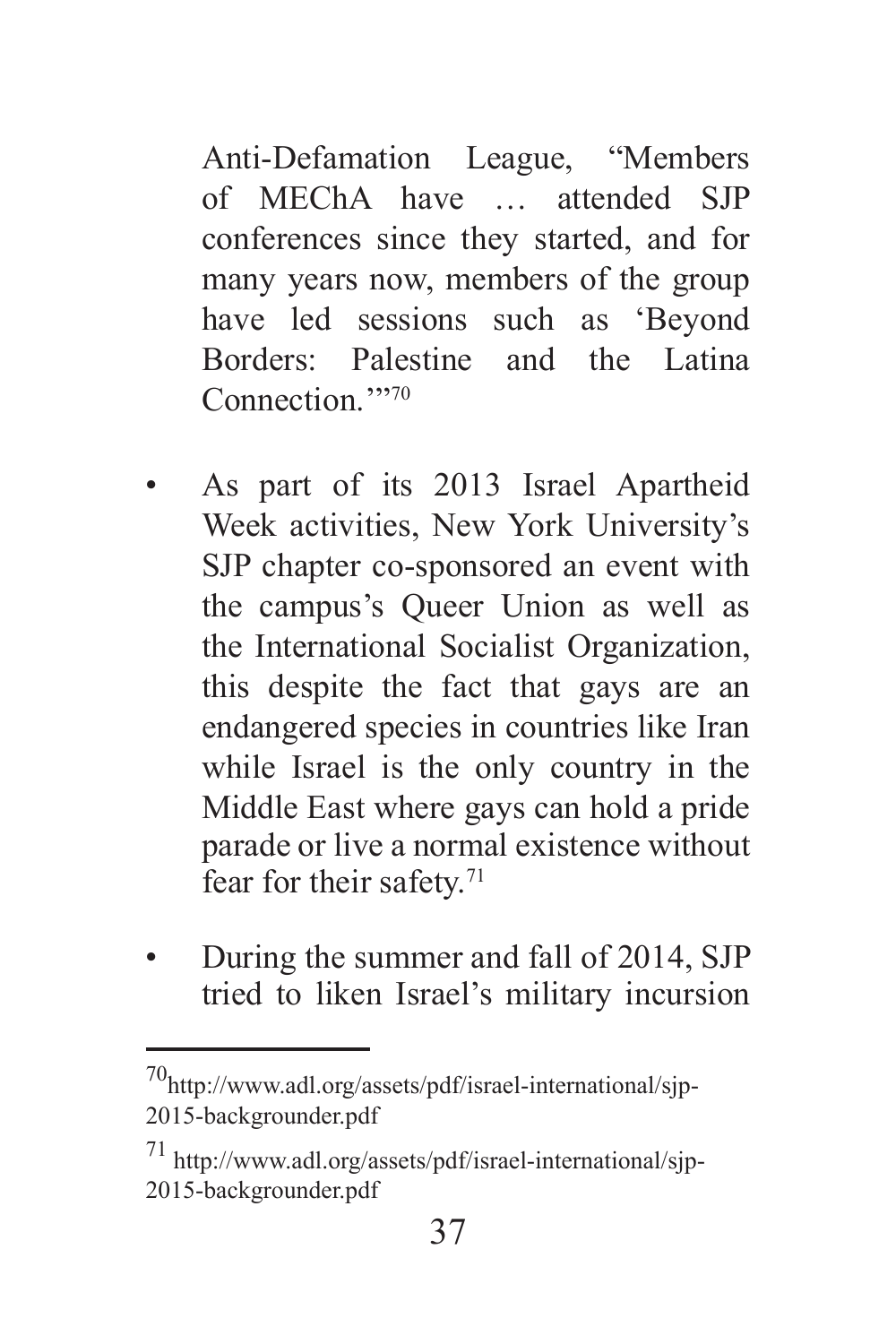against Hamas in Gaza to the alleged police brutality and racism that had resulted in the fatal August 2014 shooting of an African American teenager named Michael Brown by a white police officer in Ferguson, Missouri. The City University of New York's SJP chapter hosted a panel discussion titled "CUNY Stands for Justice: From Ferguson to Palestine," and several other chapters organized "die-ins" equating Gaza and Ferguson as bastions of racist injustice.<sup>72</sup>

### **Campus Funding for SJP**

SJP chapters are funded primarily by university grants that range, for the most part, from several hundred to several thousand dollars.73 This money is derived chiefly from student-activity fees that colleges charge to support campus groups and events, and is allocated to SJP and other recipients by each school's student government. SJP also receives university

<sup>72</sup> http://www.adl.org/assets/pdf/israel-international/sjp-2015-backgrounder.pdf

<sup>73</sup> http://tinyurl.com/pp7kaax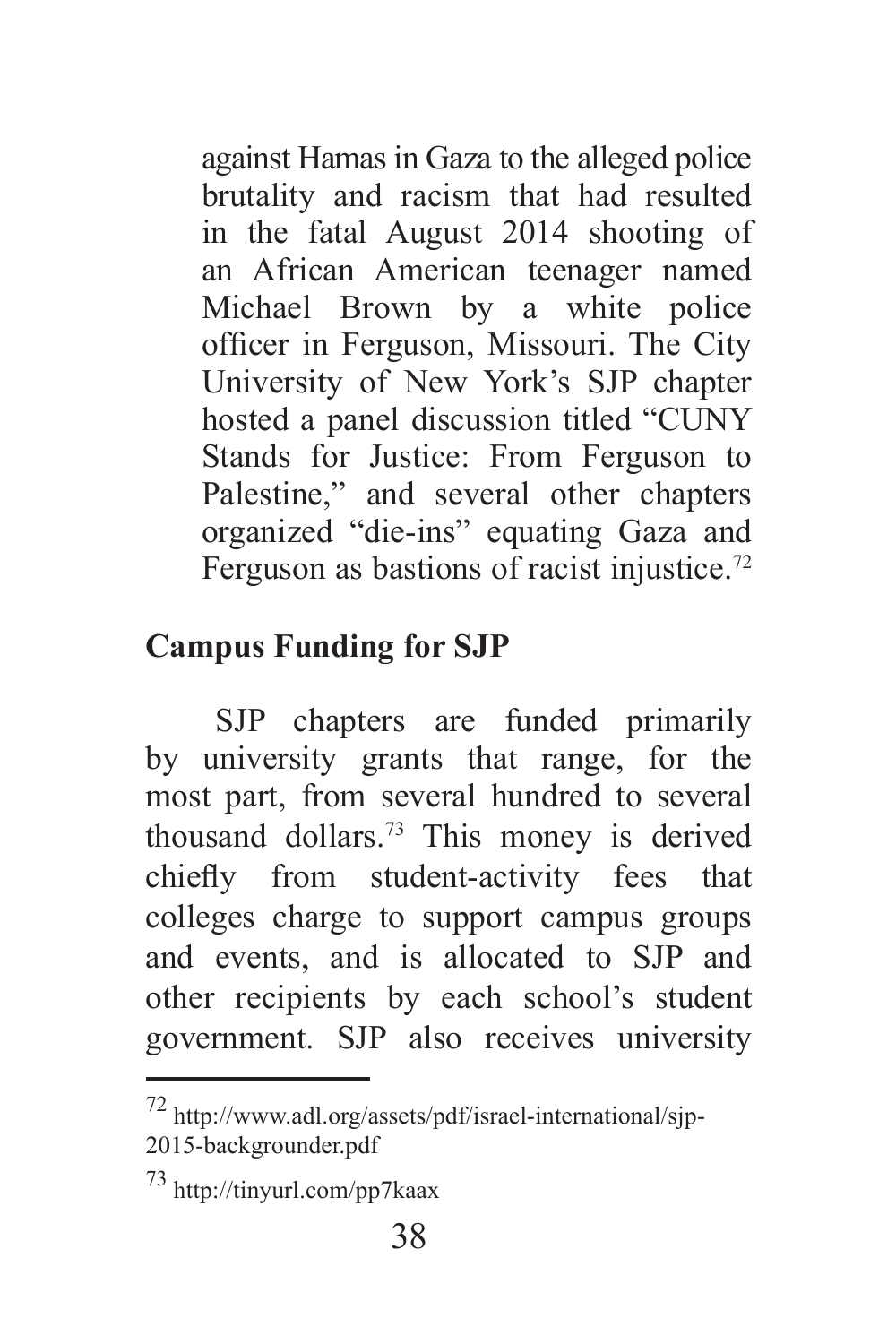offices from which to carry out their hate campaigns. At some universities, the funds provided to groups like SJP may be much higher than the norm. According to one source, "At larger campuses like UC Berkeley or UCLA,... clubs like SJP can receive as much as \$30,000 in funding for events they wish to hold.... At Concordia University in Canada,... SJP at one point received \$50,000 for anti-Israel actions (including calls for divestment) on campus."74 Along the same lines, *NGO Monitor* notes that "SJP at San Diego State University received a combined \$14,000 to host 'Palestine Awareness Week' in 2010-2013."75 To maximize the likelihood of being approved for their funding requests, SJP chapters often run one or more of their student members or sympathizers for seats in their university's student government.<sup>76</sup>

<sup>74</sup> http://tinyurl.com/zlyxexd

<sup>75</sup> http://www.ngo-monitor.org/nm/wp-content/ uploads/2016/03/Campus-BDS\_FINAL-2.pdf

<sup>76</sup> http://canadafreepress.com/images/uploads/ StudentsforJusticeInPalestine.pdf